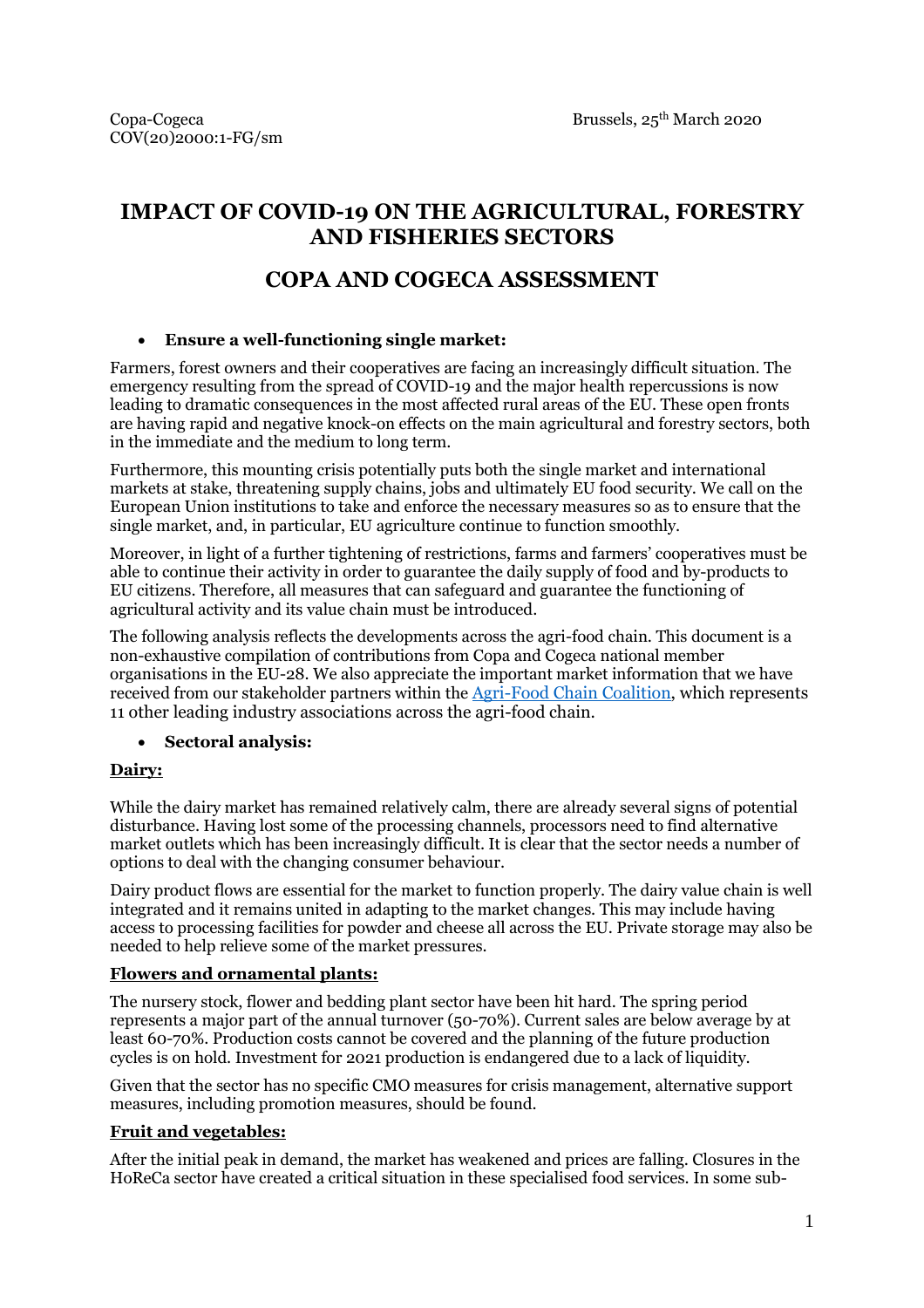sectors, access to seasonal labour is mainly behind the decision-making. Producer organisations are considering revising the operational programmes to trigger the crisis management measures.

#### **Wine and olive oil**

In addition to the contraction of internal consumption, ongoing trade disputes, the slowing down of exports, concerns over access to labour, the continuation of the COVID-19 crisis risks creating an excess of both wine and olive oil in the run-up to the next harvest marketing year. For wine, this may imply a significant drop in the price and/or reduction in grape purchases in the next marketing year.

#### **Meat sector:**

Out-of-home consumption has dramatically decreased, due to food service closures, such as hotels, restaurants and catering. Demand for processed products for the supermarket is high. The focus is shifting to products such as minced meat and forequarters, instead of to higher value cuts or seasonal products such as lamb. Furthermore, in Spain and Portugal, demand for piglets has almost disappeared. All these changes will have a significant impact on the sector's economic returns. Retail and butchers have gained some market share. EU imports of high value cuts, in particular of beef, need to be reviewed. Live animal exports are in decline**.**

Live animal transport must enjoy fast-track border controls due to animal welfare requirements. We call for processed animal proteins for non-ruminants to be reintroduced to reduce production costs. We also fully support all action to limit the spread of the ASF in some parts of the EU.

We cannot afford to compromise on animal health. For this reason, it is essential that all Member States implement the new Commission Guidelines ( $23<sup>rd</sup>$  March 2020) and consider all veterinary medicines (i.e. vaccines, medicines, genomics, diagnostics, sensors and required tools for livestock production) and breeding material "as essential goods" and related services "as essential services" (veterinarians, animal healthcare personnel).

#### **Cereals and oilseeds:**

On the European market, the increase in consumer demand for wheat products such as flour, bread and pasta is having an effect on the processing industry, e.g. mills and their demand for raw materials.

In France, operators are encountering a lot of difficulties in supplying factories or mills. As a result, processors are looking to obtain supplies as quickly as possible. Indeed, given the labour shortages, the logistics are insufficient to ensure an optimal flow of goods. In Poland, at least nine buyers are not accepting cereals from farmers. Some buyers decided to suspend the purchase of cereals from farmers and not to have laboratory analyses carried out by external entities before 25th March 2020. In France and Poland, the feed market is currently experiencing an increased demand for feed and thus for raw materials for feed production. However, the observed increase in demand for meal does not affect the availability of cereals for feed production. In France, some farmers are having problems receiving protein crop seeds (lentils).

In the rice sector, there is a temporary increase in demand and an overall increase in prices. Nevertheless, prices still remain low, due to preferential EU import agreements, in particular for imports from Myanmar.

Maintaining biofuel blending in fossil fuels is critical due to its steady supply of protein-rich feed for animal husbandry.

#### **Potatoes:**

Following the EU decision banning chlorpropham, the cleaning of potato storage risks being delayed due to the halt to frozen potato exports.

#### **Sugar:**

After three years of continued crisis and in the face of the additional impact of COVID-19, we call for all available exceptional measures, such as safety nets, private storage aid and import safeguards to be mobilised. This is to prevent any further devastating market failure.

#### **Aquaculture and fisheries:**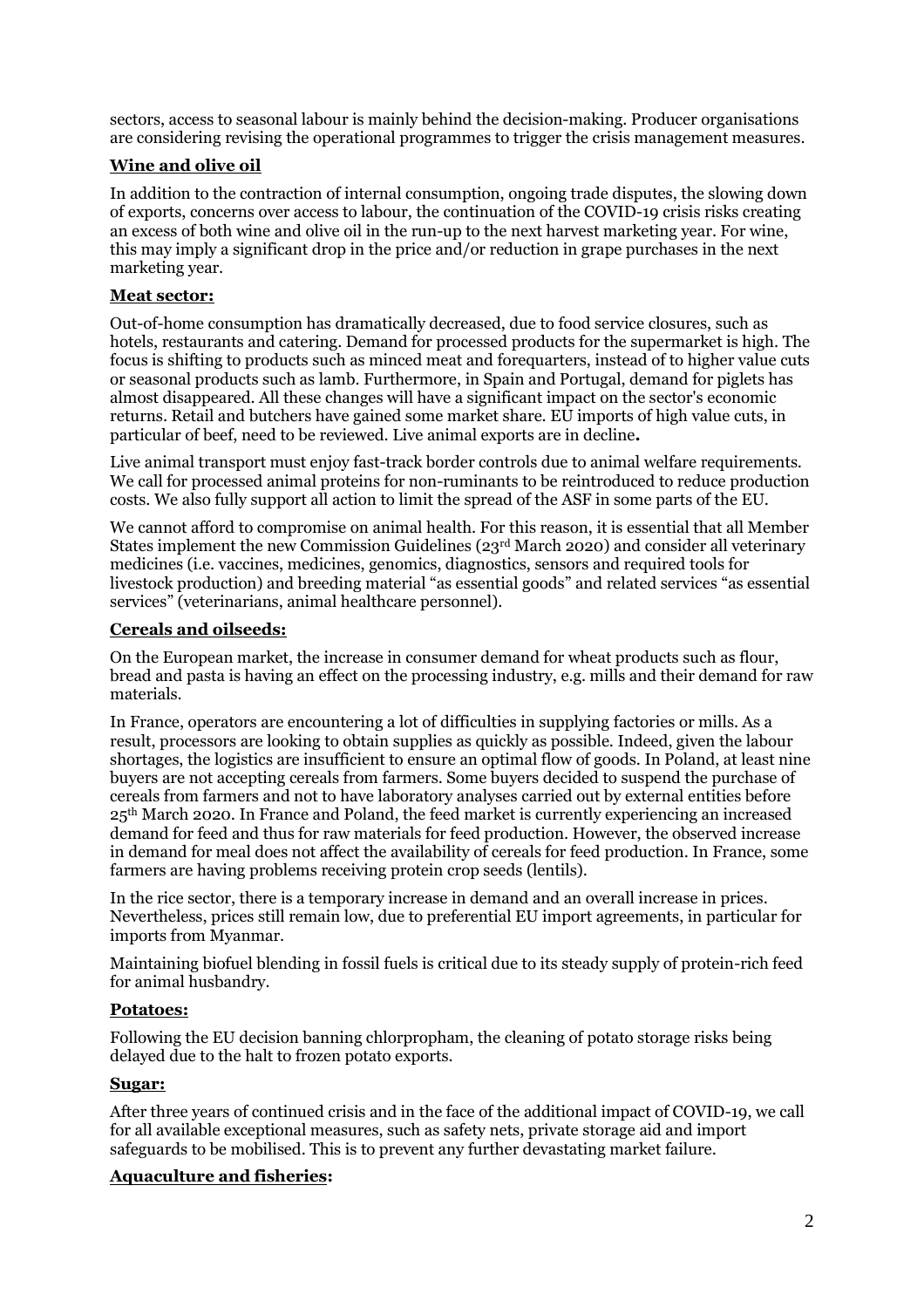Aquaculture markets are experiencing a dramatic downturn as well as difficulties in receiving supplies and in distributing final products. Fish farms have little room for manoeuvre to drive down their operating expenses, especially the costly supply of feed.

The fisheries sector has faced a severe decline in demand for seafood worldwide. Low prices for several species have plummeted, leading to potential bankruptcies.

We propose amending Regulation (EU) 508/2014 on the EMFF (European Maritime and Fisheries Fund). In particular, the current reimbursement procedure should be replaced by prefinancing. We also propose simplifying the administrative procedures related to the implementation of production investments. Furthermore, Member State competent authorities should be able to handle pending EMFF requests more swiftly. This would improve the liquidity of the sector. In addition, support should be provided for those fishing companies that are forced to cease their operations.

#### **Forestry:**

The EU forestry sector suffered from severe drought in summer 2018, heavy storms and consequent pest infestation in many regions. In particular, the bark beetle is causing considerable economic damage in coniferous forests, for instance in Austria, Germany, France, Czech Republic and Sweden. In addition, due to a mild and dry winter, the bark beetles are active much earlier this year.

Orders have already been cancelled due to the general economic hardships, high stocks, trade restrictions and container shortages. COVID-19 could have further serious consequences for the forestry sector. It has led to labour shortages and declining demand from processing industries which are barely able to continue their own activities.

#### **Feed material:**

The feed sector has been hampered by increasing difficulties in finding export containers and vessels. Critically, this is also the case for feed ingredients such as micronutrients that are produced in China. We will most likely face a shortage in these essential products for animal nutrition and health.

Justifiably, lorry drivers have some health concerns. Drivers who transport food and raw feed materials need protective equipment, as well as measures to provide them with the relevant documentation preventing border controls and local police from prohibiting the transportation of the goods to their destination. At EU border crossings, drivers risk quarantine and getting stuck in long queues which means that they may easily exceed their maximum driving hours. Feed and feed ingredients must enjoy fast-track procedures at border crossings

#### **International markets:**

COVID-19 represents a devastating addition to the ongoing difficulties in international trade. EU agriculture is already hampered by a number of trade disputes (e.g. WTO Airbus case, duties on olives, Russian embargo), risks that animal and plant diseases pose (ASF, Xylella fastidiosa, the bark beetle) and uncertainties regarding the Brexit process, just to name a few. Further restrictions are evident, due to the major bottlenecks in administrative procedures, shortcomings in logistics and politically motivated action against foreign goods, both in the EU and internationally. Taking into account all science-based public health concerns, the EU must keep its trade flowing, both internally and externally, while monitoring the developments in each of the EU agricultural product sectors.

#### **Access to labour:**

The agricultural and forestry sector has encountered some major employment challenges. We expect that this will continue over the course of the next few weeks. There will most likely be labour shortages due to restrictions on the movement of people, the closure of national borders and the indirect consequences of non-coordinated national measures.

EU farmers are increasingly dependent on seasonal workers who provide valuable assistance during peak planting, pruning and harvesting periods or for other farm-related work. Employment of seasonal workers is based on long-term management planning and it complies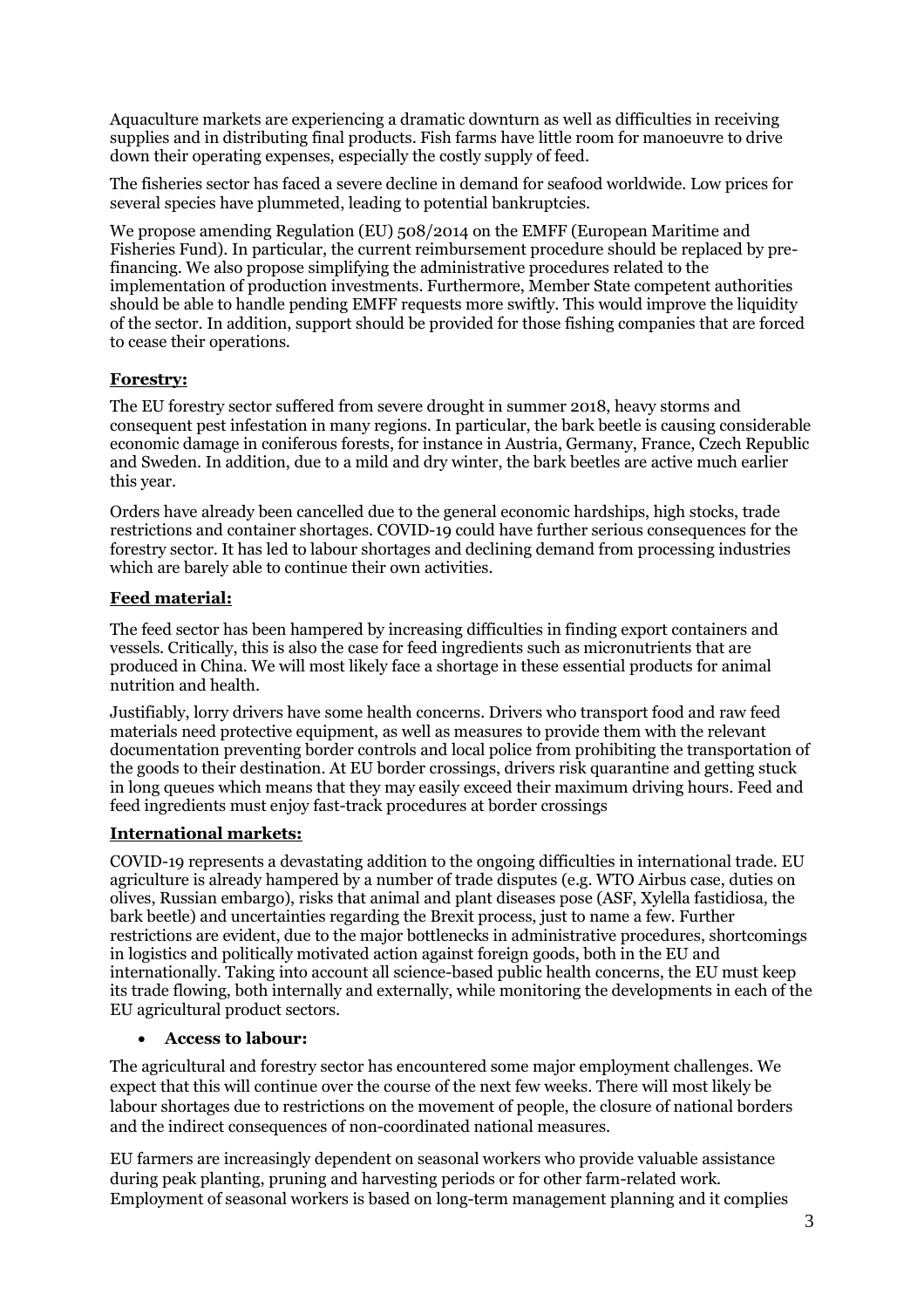with all Member States' provisions for the labour market. Recent restrictions on intra-EU movement of skilled workers have already had a major impact on seasonal planning. The consequences of this will be seen throughout the whole year and beyond 2020. We call for the movement of seasonal workers between regions and Members States to be maintained while at the same time meeting the necessary public health requirements.

Skilled workers are also key to the smooth operation of the food processing industry, including cooperatives and input industries. In several Member States, employment in the agri-food sector is already being affected by health concerns, childcare difficulties or by workers who have potentially caught COVID-19 being quarantined. While we prioritise health and safety, the sector's main aim is to ensure that collection, processing, sales and marketing remain as normal as possible in these exceptional circumstances. The EU agricultural cooperatives and farmers can offer job opportunities to those who may have temporarily lost their current job.

National restrictions must not apply to cross-border commuters and lorry drivers who play an important role in the agri-food supply chain. Together with Geopa-Copa (EU Agricultural Employers Organisation), we call on the EU institutions and Member States to monitor employment and adopt flexible enforcement of relevant legislation in a coordinated manner to avoid any further disruption of the agri-food chain.

#### **Corona Response Investment Initiative:**

We urge the EU institutions and Member States to act in a coherent and consistent manner to support the agricultural sector. Food safety and security are of the utmost relevance to the EU. In this respect, the fundamental role of agriculture must be recognised and safeguarded. The sector's eligibility must therefore be secured under the Corona Response Investment Initiative to provide new additional funding resources in these clearly exceptional circumstances.

#### **The Common Agricultural Policy:**

Copa and Cogeca welcome the decision taken by the Commission enabling Member States to extend the aid application period for direct payments and other area or animal-based measures by one month until 15th June.

However, we believe that this flexibility should also be extended to rural development measures and in particular, increasing the maximum rate of advance payments. We would call for a more lenient approach to deadlines for the implementation and execution of other measures (such as those linked to on-farm investments and the targets set in their business plans) and consider executed expenditure as eligible whenever completion of measures cannot be guaranteed due to these force majeure circumstances. Simpler procedures and derogations from some of the obligations must also be considered in order to avoid the risk of diminishing the production potential.

The Commission should also facilitate any changes to the national/regional rural development programmes that Member States wish to introduce as a response to this pandemic. Nevertheless, this flexibility in managing measures and using simpler procedures should not compromise timely payments of this support to farmers, who are in a situation where their cash-flow will be seriously reduced.

It is also important to alleviate controls, reducing on-the-spot-checks (OTSC) and prioritising alternative control methods. These current force majeure circumstances must also be taken into consideration. Any sanctions/penalties in the event of non-compliance due to force majeure related to the ongoing pandemic should be waived. For area-based payments and other relevant measures in rural development programmes, no reimbursement of aid should be required if the legal commitment can no longer be complied with.

In the short term, we need a decision on the transition regulation so as to ensure that farmers have a smooth and stable transition from this year's CAP to next year's. In this regard, the length of the transition will be crucial, as we believe that the one year transition proposed by the Commission is not enough. We should have a transition period that lasts no longer than two years in order to allow a smooth transition to a new delivery model.

In the medium term, it is fundamental to reflect on the position and role of the CAP in European policies. Both society and decision-makers must understand the crucial role that the agricultural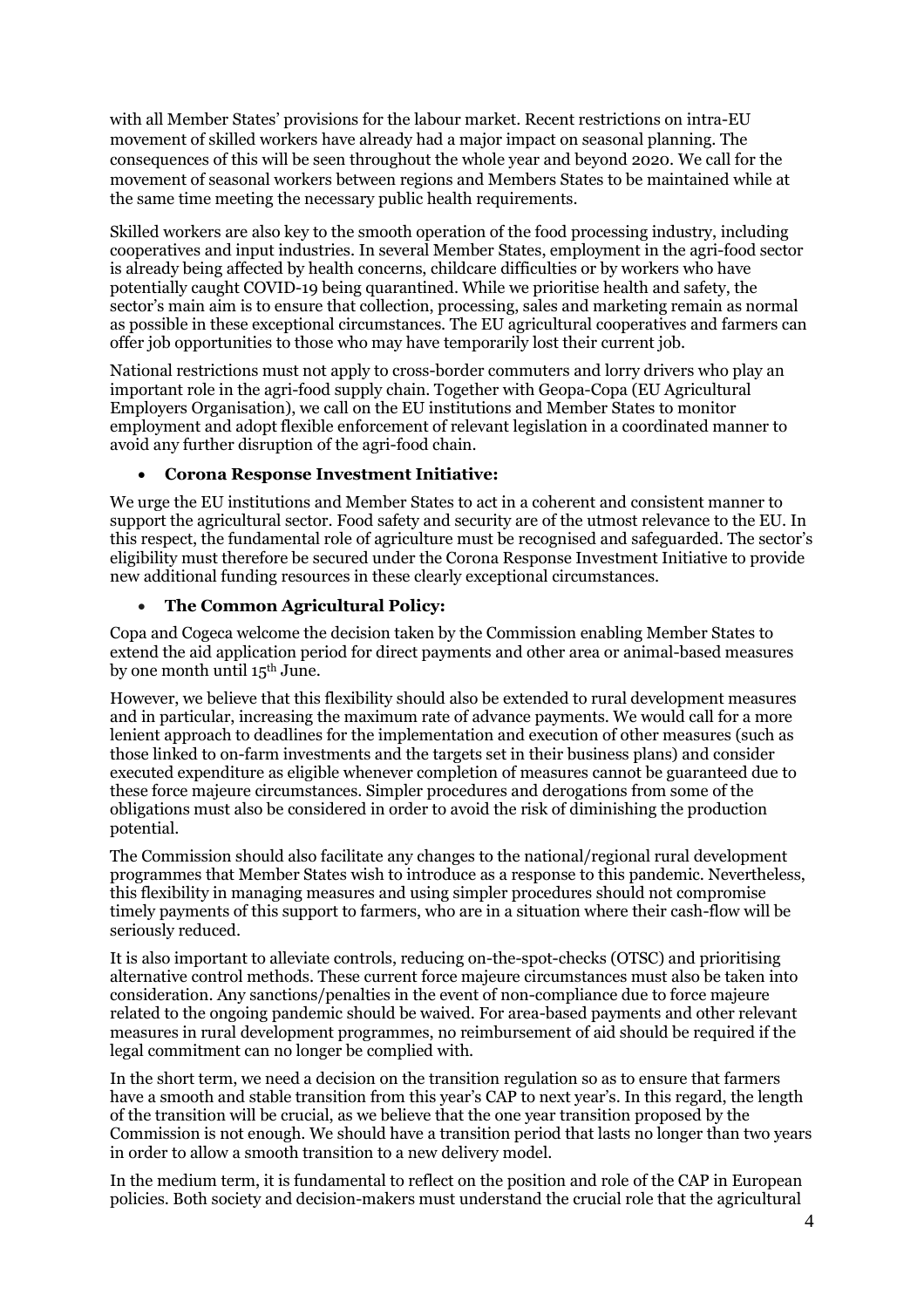sector plays in delivering safe, affordable, nutritious food in sufficient quantities to consumers. Consequently, the necessary public support must be granted to these policies.

#### **Multiannual Financial Framework:**

We also need a decision on the MFF but not just any decision. We need one that recognises the added value of working together in the Union to everyone's benefit. One where the importance of the agricultural sector as the number one producers of food is acknowledged and one where adequate resources are allocated to the CAP. That is why we call for agricultural spending in the 2021-2027 MFF to be maintained.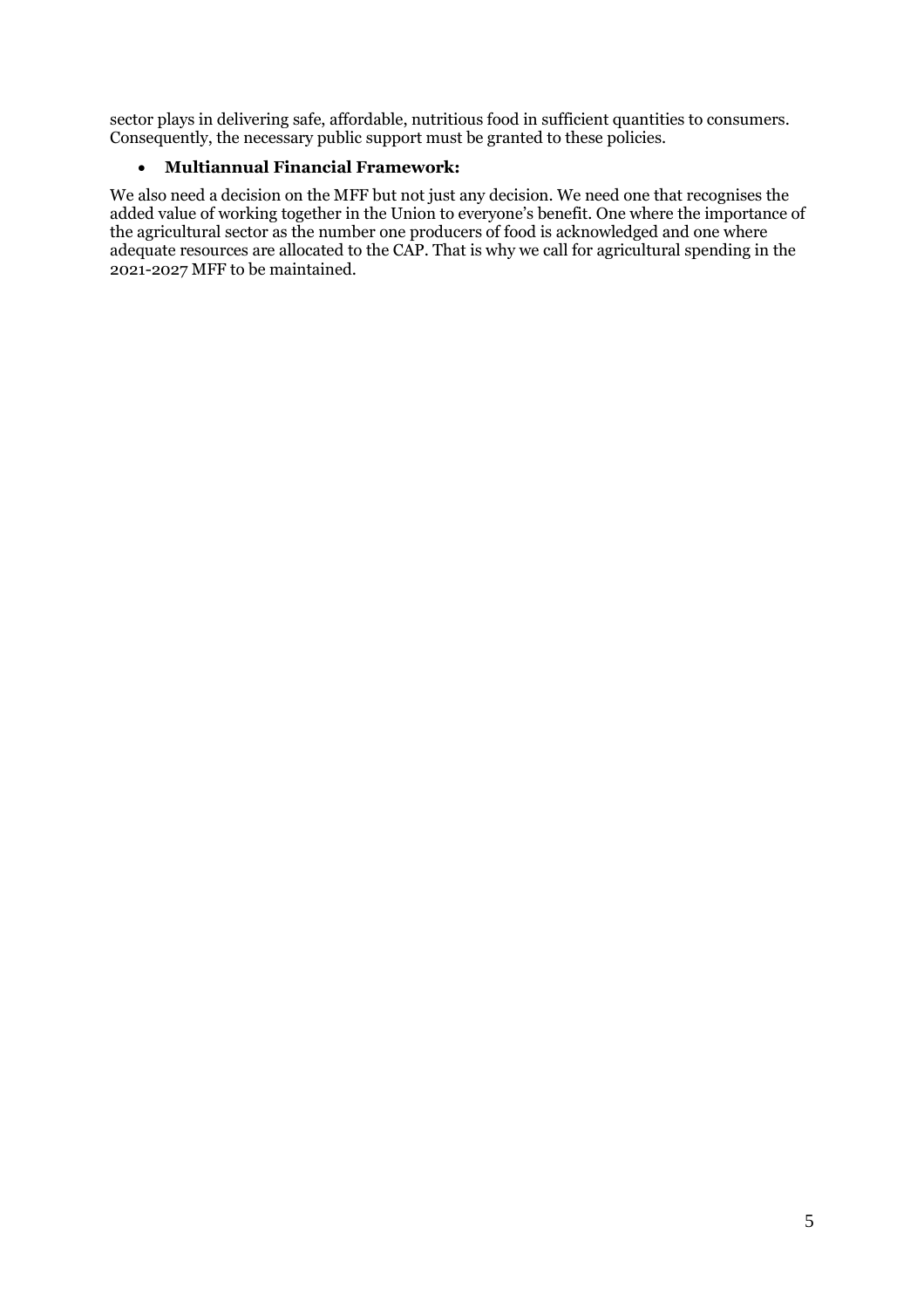# **RÉPERCUSSIONS DU COVID-19 SUR LES SECTEURS DE L'AGRICULTURE, LA SYLVICULTURE ET LA PÊCHE**

# **ÉVALUATION DU COPA ET DE LA COGECA**

#### **Garantir le bon fonctionnement du marché unique :**

Les agriculteurs, les propriétaires forestiers et les coopératives d'Europe font face à une situation de plus en plus difficile. L'urgence épidémiologique découlant de la propagation du Covid-19 provoque non seulement des répercussions majeures au niveau de la santé, mais cette épidémie est également synonyme de conséquences dramatiques dans les zones rurales les plus touchées de l'UE. Cette situation affecte rapidement et négativement les principaux secteurs agricole et sylvicole à court, moyen et long terme.

De surcroît, cette crise croissante peut mettre en péril à la fois le marché unique et international, et représente une menace pour les chaînes d'approvisionnement, l'emploi et, en fin de compte, la sécurité alimentaire européenne. Nous demandons aux institutions européennes et aux États membres de prendre les mesures nécessaires et de les mettre en œuvre afin de garantir le bon fonctionnement du marché unique et, surtout, du secteur agricole de l'UE.

Par ailleurs, au vu des restrictions supplémentaires qui pourraient être imposées, il est primordial de garantir le maintien des activités des agriculteurs et des coopératives, afin de permettre l'approvisionnement quotidien en denrées alimentaires et co-produits pour tous les citoyens européens. C'est pourquoi toutes les mesures nécessaires pour sauvegarder et garantir le bon fonctionnement de l'activité agricole et de la chaîne de valorisation doivent être mises en place.

L'analyse ci-dessous reflète les développements de l'ensemble de la chaîne agro-alimentaire. Ce document est une compilation non-exhaustive des contributions des organisations nationales (UE-28) membres du Copa et de la Cogeca. Nous sommes également très reconnaissants pour les précieuses informations concernant le marché transmises par nos partenaires de la [Coalition de la](https://agrifoodchaincoalition.eu/)  [chaîne alimentaire,](https://agrifoodchaincoalition.eu/) qui représente onze autres associations industrielles importantes tout au long de la chaîne agro-alimentaire.

#### **Analyse sectorielle :**

#### **Produits laitiers :**

Le marché laitier est, certes, resté relativement calme, mais certains signaux témoignent déjà de perturbations potentielles. Étant donné que certaines installations de transformation ne sont plus disponibles, les transformateurs sont contraints de trouver de nouveaux débouchés, ce qui devient de plus en plus compliqué. Il est clair que le secteur a besoin d'un certain nombre de solutions pour gérer le comportement changeant des consommateurs.

Les flux de produits laitiers sont essentiels pour garantir le bon fonctionnement du marché. La chaîne de valorisation laitière est solide et reste unie pour s'adapter aux changements sur le marché. Cela pourrait inclure, par exemple, l'accès à des installations de transformation pour le lait en poudre et le fromage partout en Europe. Le stockage privé pourrait également être nécessaire pour alléger quelque peu la pression exercée sur le marché.

#### **Fleurs et plantes ornementales :**

Le secteur du matériel de pépinière, des fleurs et des plants à repiquer a été fortement touché. Le printemps représente, en effet, la majeure partie du chiffre d'affaire annuel (50-70 %). Actuellement, les ventes sont bien en deçà de la normale (-60-70 %). Les coûts de production ne sont pas couverts et la planification du prochain cycle de production est suspendue. Par ailleurs, les investissements pour la production 2021 sont menacés en raison du manque de liquidité.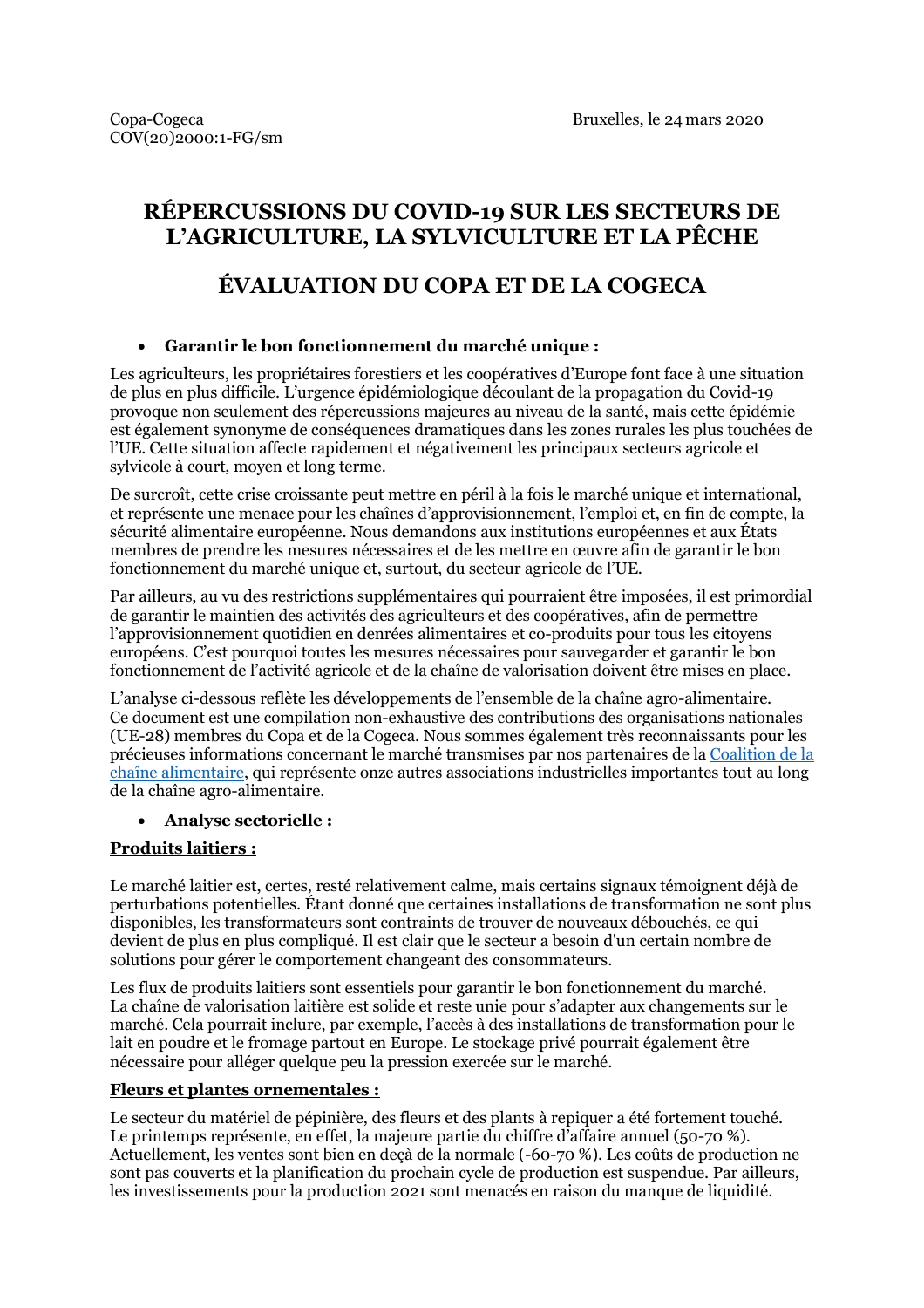Étant donné que le secteur n'est pas couvert par des mesures spécifiques de gestion des crises de l'OCM, nous devrions trouver d'autres moyens pour le soutenir, y compris des mesures de promotion.

#### **Fruits et légumes :**

À la suite du premier pic de demande, le marché s'est affaibli et les prix chutent. La fermeture de certains établissements dans le secteur de la restauration engendre une situation compliquée pour ces services spécialisés dans l'alimentation. Dans certains sous-secteurs, l'accès aux travailleurs saisonniers est un facteur déterminant dans la prise de décision. Les organisations de producteurs envisagent de revoir les programmes opérationnels afin de déclencher les mesures de gestion de crise.

# **Vin et huile d'olive :**

Outre la diminution de la consommation interne, les différends commerciaux en cours, le ralentissement des exportations et les problèmes liés à l'accès à la main-d'œuvre, la persistance de l'épidémie de Covid-19 risque d'engendrer un surplus de vin et d'huile d'olive qui sera proche du volume de la prochaine campagne. Pour le vin, cela pourrait être synonyme d'une forte baisse du prix et/ou d'une diminution des achats de raisins durant la prochaine campagne.

#### **Viande :**

La consommation en dehors du domicile a fortement diminué en raison de la fermeture de certains établissements tels que les hôtels, les restaurants et les traiteurs. La demande en produits transformés destinés aux supermarchés est élevée. L'attention se porte principalement sur les produits tels que la viande hachée et les quartiers avant, plutôt que sur les découpes de plus haute valeur ou les produits saisonniers tels que la viande d'agneau. De plus, en Espagne et au Portugal, la demande en porcelets est pratiquement nulle. Tous ces changements auront une incidence majeure sur la situation économique du secteur. Les distributeurs et boucheries ont gagné quelques parts de marché. Les importations de découpes de haute valeur de l'UE, notamment de viande bovine, doivent être revues. Les exportations de bétail sur pied diminuent**.**

Le transport d'animaux vivants nécessite des contrôles rapides aux frontières, notamment pour respecter les exigences en matière de bien-être animal. Nous demandons la réintroduction des protéines animales transformées (PAT) pour les non-ruminants afin de réduire les coûts de production. Nous soutenons également toutes les actions, menées dans certaines régions de l'UE, destinées à limiter la propagation de la peste porcine africaine.

Nous ne pouvons pas nous permettre de transiger sur la santé animale. C'est pourquoi il est primordial que les États membres mettent en œuvre les nouvelles lignes directrices de la Commission (23 mars 2020) et qu'ils considèrent tous les médicaments vétérinaires (par ex. vaccins, médicaments, génomique, diagnostics, capteurs et outils nécessaires pour l'élevage) ainsi que le matériel de reproduction comme des « biens essentiels » et les services associés comme des « services indispensables » (vétérinaires, personnel soignant pour les animaux).

#### **Céréales et oléagineuses :**

Sur le marché européen, la hausse de la demande en produits à base de blé, tels que la farine, le pain et les pâtes, a des répercussions sur le secteur de la transformation (par ex. sur les moulins et leur demande en matières premières).

En France, les opérateurs rencontrent de nombreuses difficultés pour approvisionner les usines et les moulins. Par conséquent, les transformateurs cherchent à obtenir les marchandises aussi vite que possible. En effet, au vu du manque de main-d'œuvre, la logistique ne suffit pas pour garantir une circulation optimale des marchandises. En Pologne, au moins neuf acheteurs n'acceptent pas les céréales provenant des agriculteurs. Certains acheteurs ont décidé de suspendre leurs achats de céréales provenant d'agriculteurs et de ne pas faire mener des analyses laboratoires par des entités externes avant le 25 mars 2020. En France et en Pologne, le marché des aliments pour animaux et confronté à une demande accrue, ce qui se traduit par une hausse de la demande en matières premières et en production d'aliments pour animaux. Néanmoins, l'augmentation observée de la demande en farine n'a aucune incidence sur la disponibilité des céréales pour la production d'aliments pour animaux. En France, certains agriculteurs rencontrent des difficultés dans l'approvisionnement en semences de protéagineuses (lentilles).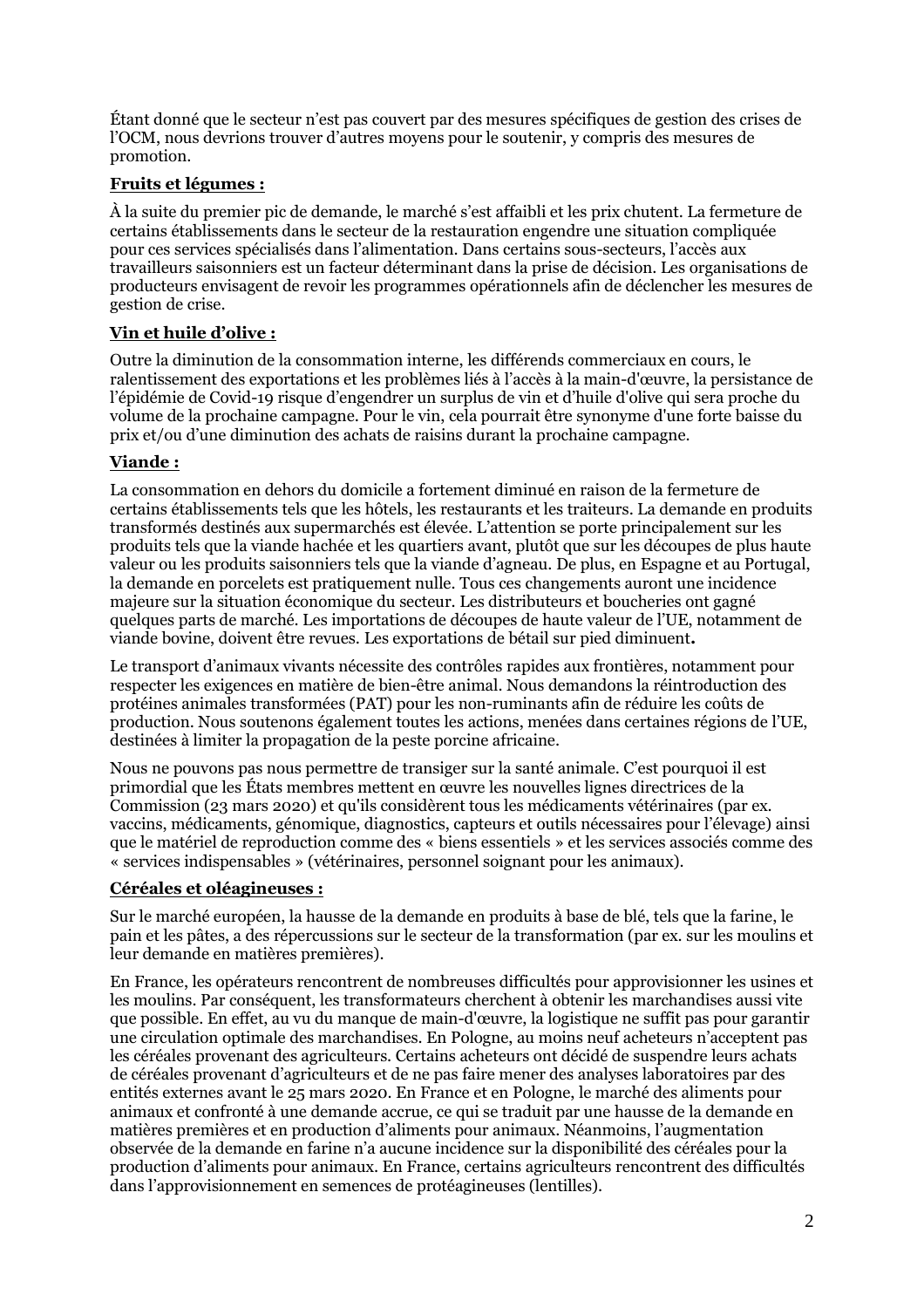Le secteur du riz connait une augmentation temporaire de la demande et une hausse généralisée des prix. Toutefois, les prix restent faibles en raison des accords d'importation préférentiels de l'UE, notamment les importations en provenance du Myanmar.

Il est primordial de maintenir les mélanges de biocarburants dans les carburants fossiles en raison de l'approvisionnement constant d'aliments riches en protéines pour le secteur de l'élevage.

#### **Pommes de terre :**

Le nettoyage des entrepôts de pommes de terre lié à la décision de l'UE d'interdire le chlorprophame risque d'être retardé, car les exportations de pommes de terre congelées sont suspendues.

#### **Sucre :**

Après trois années de crise et étant maintenant confrontés aux répercussions de la crise de Covid-19, nous demandons de pouvoir appliquer toutes les mesures exceptionnelles disponibles, telles que les filets de sécurité, l'aide au stockage privé et des garanties en matière d'importations. Le but étant d'éviter tout dysfonctionnement supplémentaire du marché.

#### **Aquaculture et pêche :**

Les marchés de l'aquaculture sont confrontés à une sérieuse baisse et rencontrent des difficultés en matière d'approvisionnement et de distribution des produits finaux. Les exploitations piscicoles n'ont que très peu de marge de manœuvre en matière de réduction des frais, notamment en raison du prix élevé des aliments pour animaux.

Le secteur de la pêche est confronté à une diminution majeure de la demande en produits de la mer à l'échelle internationale. Pour de nombreuses espèces, les prix déjà faibles ont fortement diminué, ce qui pourrait mener certains producteurs à la faillite.

Nous proposons, dès lors, de modifier le Règlement (UE) 508/2014 relatif au Fonds européen pour les affaires maritimes et la pêche (FEAMP). Plus particulièrement, la procédure actuelle de remboursement devrait être remplacée par un système de préfinancement. Nous proposons également de simplifier les procédures administratives portant sur la mise en œuvre des investissements de production. Par ailleurs, les autorités compétentes des États membres devraient être en mesure de traiter plus rapidement les demandes en attentes du FEAMP. Cela permettrait d'améliorer la liquidité du secteur. En outre, une aide devrait être octroyée aux entreprises de pêche qui sont obligées d'arrêter leurs opérations.

# **Sylviculture :**

Le secteur sylvicole de l'UE a été confronté à de fortes sécheresses durant l'été 2018 et à de violentes tempêtes ainsi qu'aux infestations parasitaires qui en découlent dans de nombreuses régions. Plus précisément, le scolyte cause des dommages économiques majeurs dans les forêts de conifères en Autriche, en Allemagne, en France, en République tchèque et en Suède. Par ailleurs, en raison des conditions climatiques douces et sèches durant l'hiver, les scolytes sont apparus beaucoup plus tôt cette année.

Des commandes ont déjà été annulées à cause de la situation économique difficile, des stocks élevés, des restrictions commerciales et de la pénurie de conteneurs. En outre, l'épidémie de Covid-19 aura sans doute d'autres conséquences graves sur le secteur forestier. En effet, elle a mené à des pénuries de main-d'œuvre et à une diminution de la demande du secteur de la transformation, qui peine également à poursuivre sa propre activité.

#### **Aliments pour animaux :**

Le secteur des aliments pour animaux est également ralenti puisqu'il est de plus en plus difficile de trouver des conteneurs et des navires pour l'exportation. Malheureusement, la situation est la même pour les ingrédients des aliments pour animaux qui sont produits en Chine, tels que les micronutriments. Nous serons très probablement confrontés à une pénurie de ces produits pourtant essentiels à la nutrition et la santé des animaux.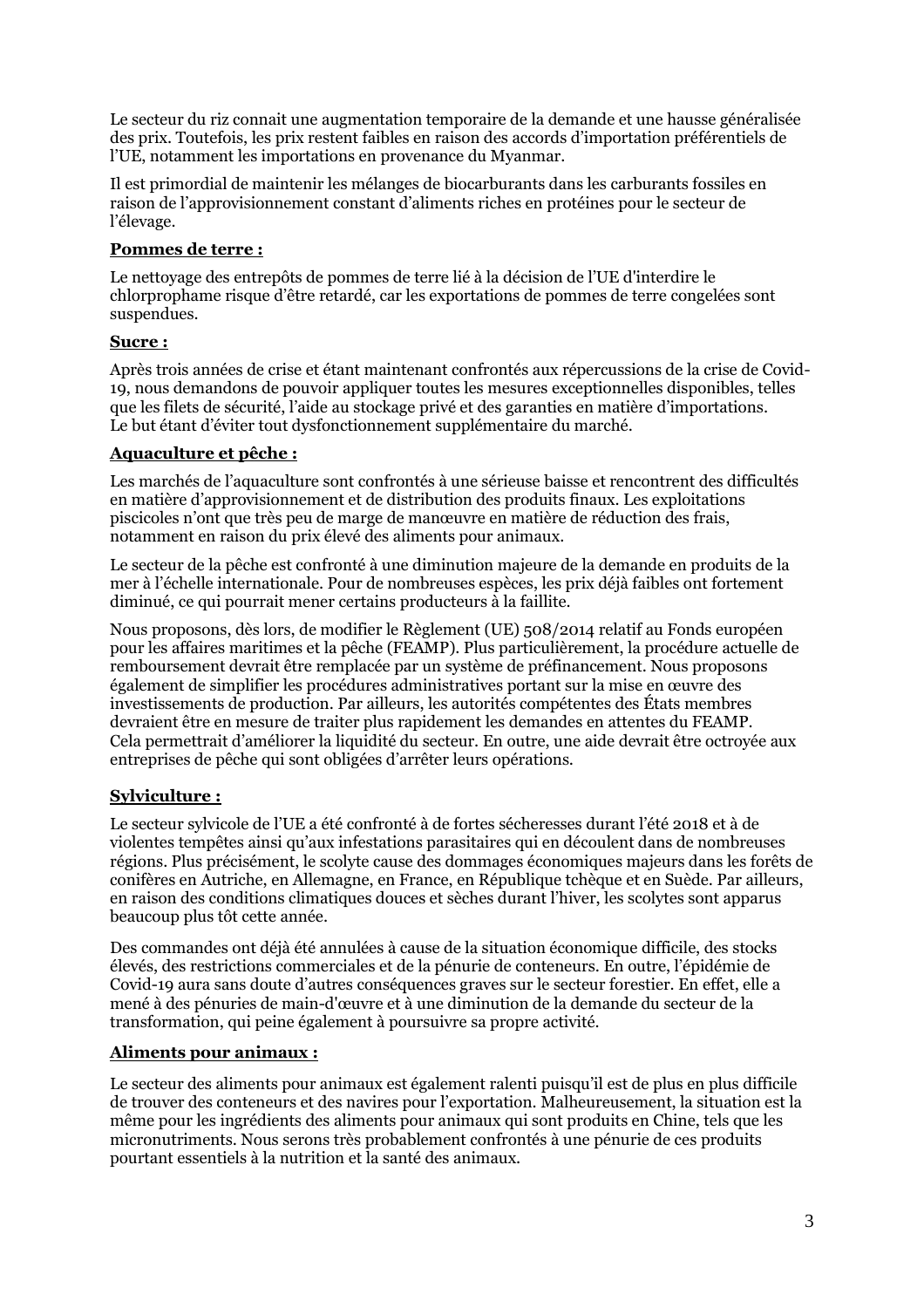Les chauffeurs routiers ont bien évidemment des inquiétudes concernant leur santé. Les chauffeurs qui transportent des matières premières pour produire des denrées alimentaires et des aliments pour animaux ont besoin d'équipements de protection et de mesures leur permettant d'avoir accès aux documents nécessaires pour éviter les contrôles aux frontières et empêcher la police locale d'interdire l'acheminement de ces marchandises vers leur destination finale. Lors des passages aux frontières, les chauffeurs risquent d'être mis en quarantaine ou de se retrouver coincés dans de longues files et donc d'excéder le nombre d'heures de conduite autorisé. Les aliments pour animaux et les ingrédients doivent pouvoir bénéficier de procédures accélérées lors des contrôles aux frontières.

#### **Marchés internationaux :**

L'épidémie de Covid-19 représente un problème supplémentaire pour la situation déjà compliquée que connait le commerce international. L'agriculture européenne est déjà touchée par de nombreux différends commerciaux (par ex. le cas Airbus de l'OMC, les droits de douane sur les olives, l'embargo russe), par les risques liés aux maladies végétales et animales (peste porcine africaine, *Xylella*, scolyte) ainsi que par les incertitudes liées au processus du Brexit, pour ne citer que quelques exemples. Des restrictions supplémentaires suivront en raison des grandes difficultés rencontrées dans les procédures administratives, des lacunes en matière de logistique et des actions politiques dirigées à l'encontre des marchandises étrangères, autant au sein de l'UE qu'à l'échelle internationale. Tout en tenant compte de toutes les préoccupations en matière de santé publique reposant sur la science, l'UE doit maintenir ses flux commerciaux internes et externes et continuer à évaluer les développements dans chaque secteur agricole de l'UE.

#### **Accès à la main-d'œuvre :**

Les secteurs agricole et sylvicole sont confrontés à des défis majeurs en matière d'emploi. Cette situation devrait perdurer dans les prochaines semaines. Des pénuries de main-d'œuvre auront sans doute lieu à cause des restrictions sur les déplacements de personnes, des fermetures de frontières et des effets indirects des mesures nationales unilatérales.

Les agriculteurs européens dépendent de plus en plus des travailleurs saisonniers, qui représentent une aide bienvenue durant les pics d'activité tels que l'ensemencement, la taille, les récoltes et autres activités liées à l'agriculture. L'emploi des travailleurs saisonniers repose sur une planification à long terme et respecte les règlementations de tous les États membres en matière de marché du travail. Les récentes mesures de restriction sur les déplacements des travailleurs qualifiés au sein de l'UE ont déjà entraîné de lourdes conséquences pour cette planification. Les effets de cette situation se feront sentir toute l'année et au-delà. Nous appelons au maintien du droit des travailleurs saisonniers à se déplacer entre régions et États membres, tout en veillant au respect des exigences adéquates en termes de santé publique.

De plus, les travailleurs qualifiés jouent un rôle essentiel pour garantir le bon fonctionnement de l'industrie de transformation alimentaire, notamment les coopératives et les industries des moyens de production. Dans plusieurs États membres, l'emploi dans le secteur agro-alimentaire est d'ores et déjà affecté par les risques sanitaires, les difficultés pour organiser la garde des enfants ou encore la mise en quarantaine de travailleurs à cause d'une éventuelle contamination par le Covid-19. Tout en mettant la priorité sur la santé et la sécurité, notre objectif est de maintenir les activités de récolte, transformation, ventes et marketing autant que possible en ces circonstances exceptionnelles. Les agriculteurs européens et leurs coopératives peuvent proposer des emplois à ceux qui sont temporairement sans activité.

Cependant, les restrictions nationales sur les déplacements ne devraient pas affecter les travailleurs transfrontaliers ni les chauffeurs routiers, qui jouent un rôle clé dans la chaîne d'approvisionnement agro-alimentaire. Avec le Geopa-Copa (le Groupe des employeurs des organisations professionnelles agricoles de l'Union européenne), nous appelons les institutions européennes et les États membres à surveiller la situation de l'emploi et à adopter une mise en œuvre flexible de la législation adéquate de manière coordonnée, afin d'éviter toute perturbation supplémentaire de la chaîne agro-alimentaire.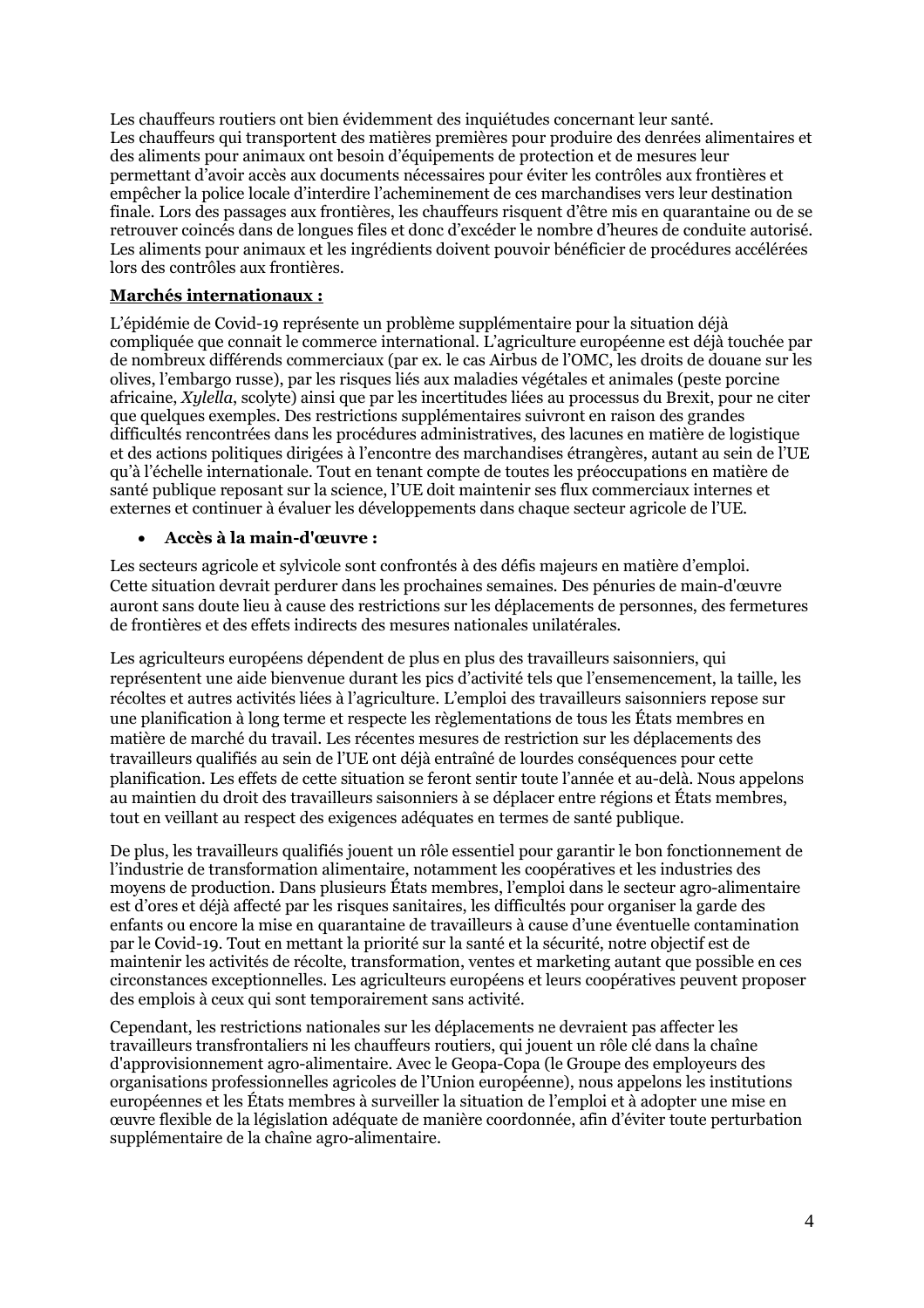#### **L'Initiative d'investissement en réponse à l'épidémie de coronavirus :**

Nous exhortons les institutions européennes et les États membres à agir de manière coordonnée et cohérente pour soutenir le secteur agricole. La sûreté et la sécurité alimentaires sont d'une extrême importance pour l'UE. Dans ce contexte, le rôle primordial de l'agriculture doit être reconnu et protégé. C'est pourquoi le secteur agricole doit pouvoir bénéficier de l'Initiative d'investissement en réponse à l'épidémie de coronavirus, permettant ainsi d'apporter de nouveaux fonds dans ces circonstances tout à fait exceptionnelles.

#### **Politique agricole commune :**

Le Copa et la Cogeca saluent la décision de la Commission de permettre aux États membres d'étendre d'un mois (jusqu'au 15 juin) le délai d'introduction des candidatures aux aides, notamment pour les paiements directs et autres mesures liées à la surface ou au cheptel.

Cependant, nous estimons que cette flexibilité doit également être étendue aux mesures de développement rural avec, en particulier, une augmentation du taux maximum pour les paiements anticipés. Nous incitons à une approche plus flexible vis-à-vis des dates butoirs pour la mise en œuvre et l'exécution d'autres mesures (par ex. les mesures liées aux investissements dans les exploitations et les objectifs fixés dans leurs plans d'activités), et à considérer les projets d'exécution comme éligibles lorsque le respect des mesures ne peut être garanti à cause de cette situation de force majeure. Il faut également envisager des procédures plus simples et des dérogations par rapport à certaines obligations, afin d'éviter tout risque de voir le potentiel de production diminuer.

La Commission devrait également faciliter toute modification dans le cadre des Programmes de développement rural nationaux/régionaux que les États membres souhaiteraient apporter pour répondre à cette pandémie. Toutefois, cette flexibilité dans la gestion des mesures et cette simplification des procédures ne doivent pas retarder le versement de cette aide aux agriculteurs, alors que leurs liquidités risquent d'être fortement réduites.

Il est également très important d'alléger les contrôles, de réduire les contrôles sur le terrain (OTSC) et de privilégier d'autres méthodes de contrôle. Il faut prendre en considération le fait qu'il s'agit là d'un cas de force majeure. Les sanctions/pénalités en cas de non-respect doivent être levées dans le cadre de cette situation de force majeure que constitue la pandémie actuelle. Concernant les paiements à la surface et autres mesures pertinentes des programmes de développement rural, aucun remboursement de l'aide ne doit être exigé si les engagements légaux ne peuvent plus être respectés.

Une décision à court terme concernant le règlement de transition est nécessaire afin de garantir aux agriculteurs une transition fluide et stable de l'actuelle PAC à la prochaine. De ce point de vue, la durée de la période de transition sera un point crucial, car nous estimons que la période de transition d'un an proposée par la Commission n'est pas suffisante. La période de transition ne devrait pas durer plus de deux ans, afin de garantir un passage sans heurts au nouveau modèle de mise en œuvre.

À moyen terme, il est essentiel de réfléchir à la place et au rôle de la PAC au sein des politiques européennes. Dans cette mesure, la société et les responsables politiques devront comprendre le rôle clé que joue l'agriculture pour fournir aux consommateurs des aliments sûrs, abordables, nutritifs et en quantités suffisantes. Par conséquent, ils doivent accorder le soutien public nécessaire à ces politiques.

#### **Cadre financier pluriannuel :**

Une décision sur le cadre financier pluriannuel est également nécessaire ; mais une décision dûment réfléchie. Travailler tous ensemble au sein de l'Union pour le bénéfice de tous représente une véritable valeur ajoutée, qui doit être reconnue. Il faut une Union où l'importance du secteur agricole en tant que producteur primaire de denrées alimentaires est reconnue, et où des ressources adéquates sont allouées à la PAC. C'est pourquoi nous appelons au maintien du budget alloué à l'agriculture dans le cadre financier pluriannuel 2021-2027.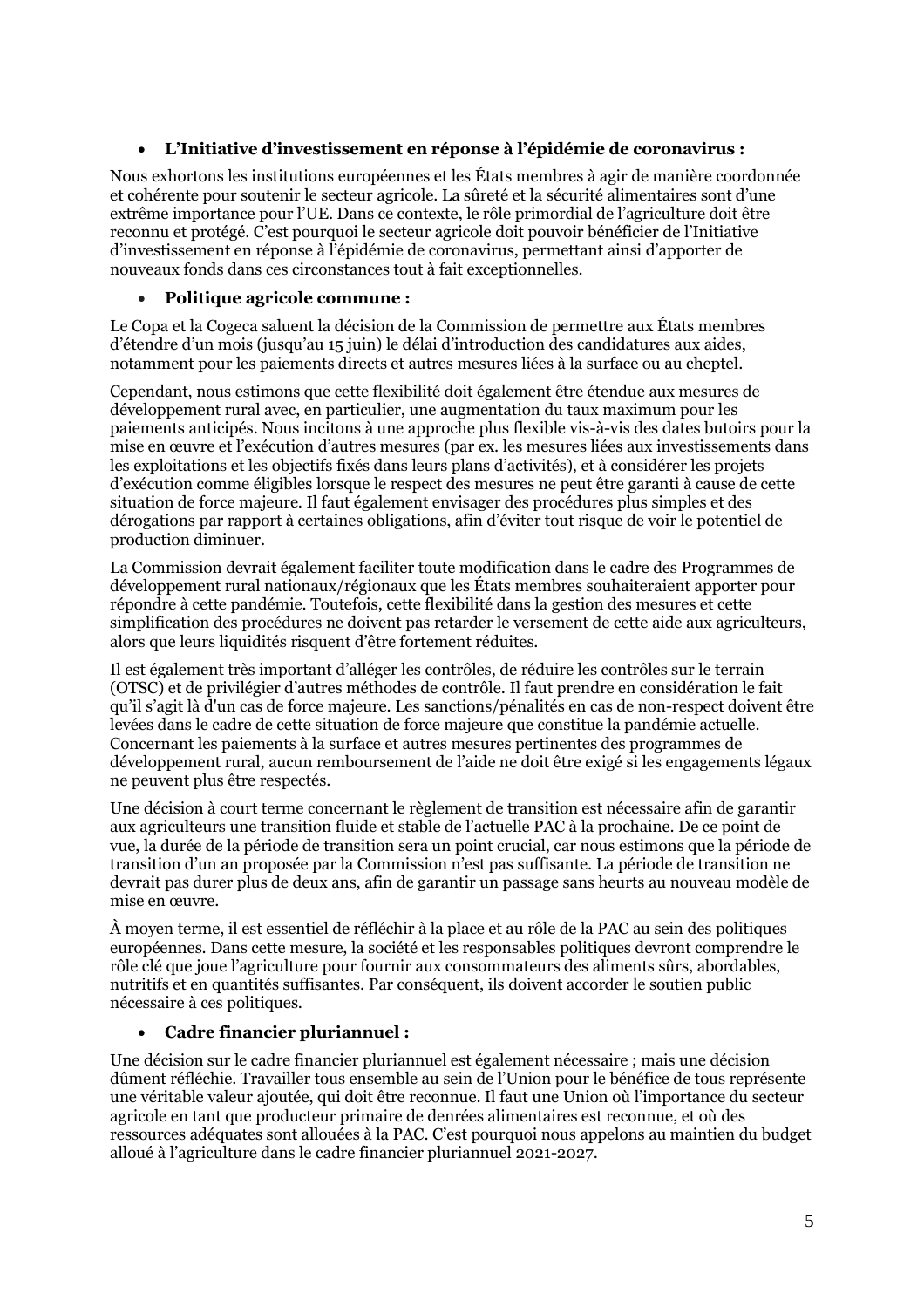# **DIE AUSWIRKUNGEN VON COVID-19 AUF DIE LANDWIRTSCHAFT, FORSTWIRTSCHAFT UND FISCHEREI**

# **EINSCHÄTZUNG VON COPA UND COGECA**

#### **Das gute Funktionieren des Binnenmarktes sicherstellen:**

Die europäischen Landwirte, Waldbesitzer und ihre Genossenschaften sind mit einer zunehmend schwierigen Situation konfrontiert. Die epidemiologische Notfallsituation infolge der Ausbreitung von Covid-19 sowie die schwerwiegenden Auswirkungen im Gesundheitsbereich verursachen in den am stärksten betroffenen ländlichen Gebieten der EU dramatische Folgen. Diese schwierige Situation wirkt sich schnell und negativ auf die großen Landwirtschafts- und Forstwirtschaftssektoren aus, mit unmittelbaren aber auch mittel- und langfristigen Folgen.

Zudem gefährdet diese sich verschärfende Krise potenziell sowohl den Binnenmarkt als auch internationale Märkte hinsichtlich Lieferketten, Arbeitsplätzen und letztendlich der Ernährungssicherheit in der EU. Wir rufen die Institutionen der Europäischen Union und die Mitgliedstaaten dazu auf, die notwendigen Maßnahmen zu ergreifen und umzusetzen, um das reibungslose Funktionieren des Binnenmarktes und im Besonderen der EU-Landwirtschaft zu garantieren.

Des Weiteren muss die Fortführung der Aktivitäten landwirtschaftlicher Betriebe und Genossenschaften sichergestellt werden, um vor dem Hintergrund verschärfter Einschränkungen die tägliche Versorgung der Bürgerinnen und Bürger der EU zu gewährleisten. Daher müssen alle Maßnahmen ergriffen werden, die eine Fortführung der landwirtschaftlichen Tätigkeit und ihrer Wertschöpfungskette garantieren können.

In der folgenden Analyse werden die Entwicklungen in der Agrar-Lebensmittelkette dargestellt. Dieses Dokument ist eine nicht erschöpfende Zusammenstellung von Beiträgen der nationalen Mitgliedsorganisationen Copas und Cogecas in der EU28. Wir sind ferner dankbar für die wichtigen Marktinformationen, die wir von unseren Stakeholder-Partnern in der [Koalition der](https://agrifoodchaincoalition.eu/)  [Agrar-Lebensmittelkette](https://agrifoodchaincoalition.eu/) erhalten haben. Diese Koalition repräsentiert weitere 11 führende Branchenverbände aus der Agrar-Lebensmittelkette.

#### **Sektorspezifische Analyse:**

# **Milch und Milchprodukte:**

Zwar ist der Milchmarkt relativ ruhig geblieben, doch erste Anzeichen potenzieller Störungen werden bereits sichtbar. Angesichts des Wegfalls einiger Verarbeitungskanäle müssen die Verarbeiter alternative Absatzmöglichkeiten finden, was sich als zunehmend schwierig erweist. Es ist offensichtlich, dass der Sektor Handlungsoptionen braucht, um dem sich ändernden Verbraucherverhalten zu begegnen.

Handelsströme von Milchprodukten sind essenziell für das gute Funktionieren des Marktes. Die Milchversorgungskette ist gut integriert und übt weiterhin den Schulterschluss, wenn es darum geht, sich an Marktveränderungen anzupassen. Dazu könnte auch gehören, in der gesamten EU Zugang zu Verarbeitungsstätten für Pulver und Käse zu haben. Auch private Lagerhaltung könnte notwendig sein, um den Druck auf die Märkte zu mindern.

#### **Blumen und Zierpflanzen:**

Der Baumschulbestand-, Blumen- und Beetpflanzensektor ist stark betroffen. Das Frühjahr macht einen großen Teil des Jahresumsatzes aus (50-70 %). Die aktuellen Verkaufszahlen liegen mindestens 60-70 % unter dem Normalniveau. Produktionskosten können nicht gedeckt werden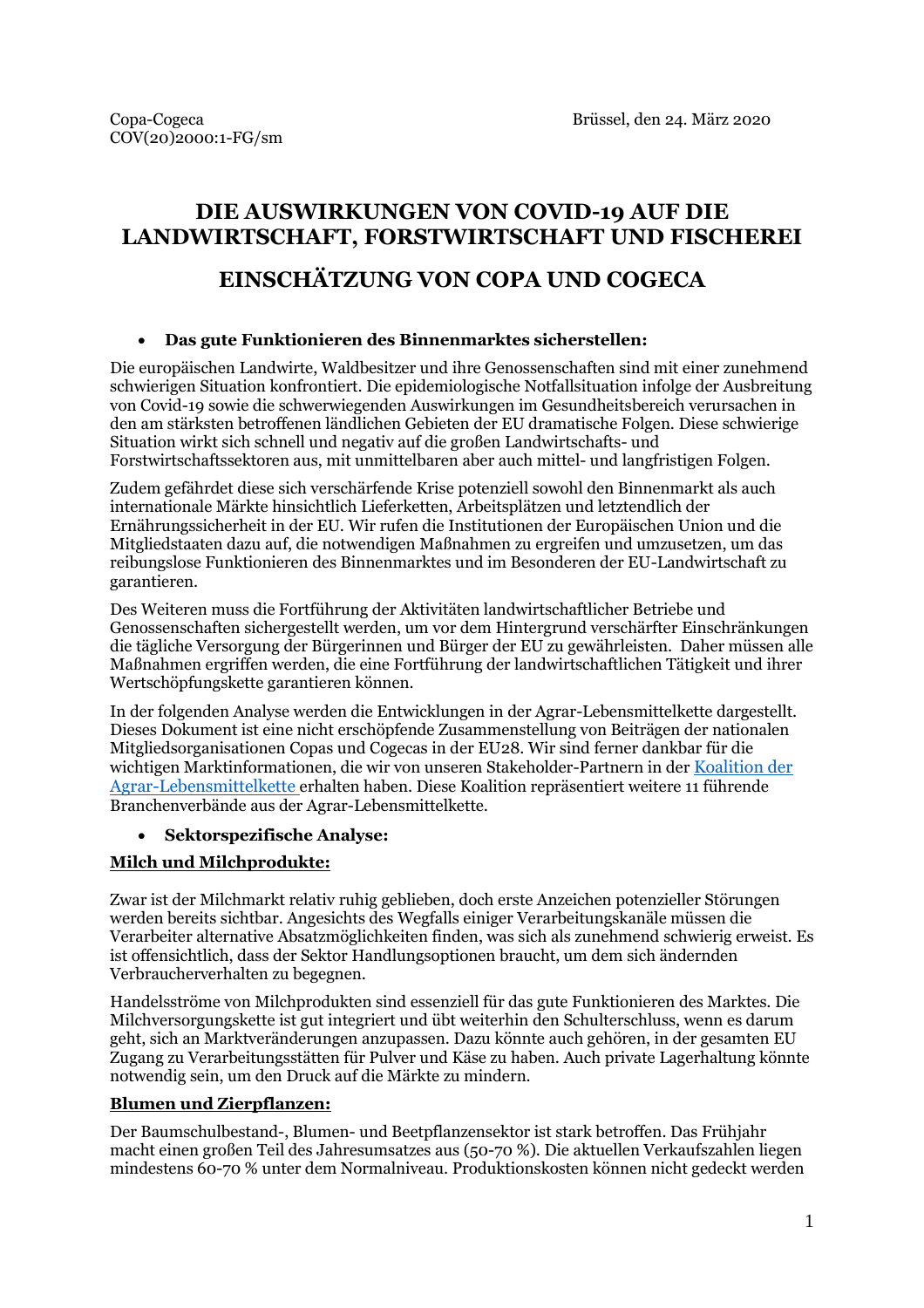und die Planung der künftigen Produktionszyklen liegt auf Eis. Die Investitionen für die Produktion 2021 sind aufgrund mangelnder Liquidität gefährdet.

Da der Sektor keine spezifischen GMO-Maßnahmen zum Krisenmanagement hat, sollten alternative Unterstützungsmöglichkeiten gefunden werden, einschließlich Absatzförderungsmaßnahmen.

## **Obst und Gemüse:**

Nach einer anfänglichen Nachfragespitze hat sich der Markt abgeschwächt und die Preise fallen. Die Schließungen der Einrichtungen im Horeca-Sektor haben diese spezialisierten Lebensmitteldienstleister in eine kritische Lage gebracht. In einigen Untersektoren ist der Zugang zu Saisonarbeitern ein wichtiger Faktor bei der Entscheidungsfindung. Die Erzeugerorganisationen erwägen eine Überarbeitung der operationellen Programme, um die Krisenmanagementmaßnahmen zu aktivieren.

# **Wein und Olivenöl**

Zusätzlich zu einem schrumpfenden heimischen Verbrauch, anhaltenden Handelsstreitigkeiten, nachlassenden Exporten, Problemen im Bereich Zugang zu Arbeitskräften birgt das Andauern der Covid-19-Krise das Risiko, dass kurz vor der nächsten Erntesaison ein Überschuss ein Wein und Olivenöl entsteht. Für Wein könnte das bedeuten, dass die Preise in der nächsten Saison deutlich sinken und/oder die Ankäufe von Trauben zurückgehen.

#### **Fleischsektor:**

Der Außer-Haus-Verzehr ist aufgrund der Schließung von Lebensmitteldienstleistern wie Hotels, Restaurants und Catering dramatisch gesunken. Die Nachfrage nach verarbeiteten Produkten für die Supermärkte ist hoch. Der Fokus verlagert sich auf Produkte wie Hackfleisch und Vorderteile anstatt auf hochwertigere Teilstücke oder Saisonalprodukte wie Lamm. Darüber hinaus besteht in Spanien und Portugal praktisch keine Nachfrage nach Ferkeln mehr. All diese Veränderungen werden erhebliche Auswirkungen auf die wirtschaftlichen Erlöse des Sektors haben. Der Einzelhandel und Metzgereien haben Marktanteile dazugewonnen. Die Menge an EU-Importen an hochwertigen Teilstücken, insbesondere Rind, muss überprüft werden. Exporte von lebenden Tieren gehen zurück**.**

Für Transporte von lebenden Tieren müssen beschleunigte Grenzkontrollen ermöglicht werden, auch aufgrund der Tierschutzauflagen. Wir fordern die Wiedereinführung von verarbeiteten tierischen Proteinen für Nicht-Wiederkäuer um die Produktionskosten zu reduzieren. Zudem unterstützen wir nachdrücklich jegliche Aktionen zur Eindämmung der Ausbreitung der afrikanischen Schweinepest in einigen Teilen der EU.

Wir können es uns nicht leisten, Kompromisse bei der Tiergesundheit zu machen, weshalb es essenziell ist, dass alle Mitgliedstaaten die neuen Kommissionsleitlinien (23. März 2020) umsetzen und jegliche Tierarzneimittel (z.B. Impfstoffe, Arzneimittel, Genomik, Diagnose, Sensoren und für die Viehzucht erforderliche Instrumente) sowie Zuchtmaterial "als essenzielle Güter" und damit zusammenhängende Dienstleistungen "als essenzielle Dienstleistungen" (Veterinäre, Tierpflegepersonal) einstufen.

# **Getreide und Ölsaaten:**

Die gestiegene Verbrauchernachfrage nach Weizenerzeugnissen wie Mehl, Brot und Teigwaren auf dem europäischen Markt hat Auswirkungen auf die Verarbeitungsindustrie, z.B. Mühlenbetriebe und deren Nachfrage nach Rohstoffen.

In Frankreich haben die Wirtschaftsteilnehmer große Schwierigkeiten bei der Versorgung von Fabriken oder Mühlenbetrieben, die führenden Verarbeiter versuchen, so rasch wie möglich Lieferung zu erhalten. Aufgrund des Arbeitskräftemangels kann die Logistik keinen optimalen Warenstrom gewährleisten. In Polen haben sich mindestens neun Käufer geweigert, Getreide von den Landwirten anzunehmen. Einige Käufer haben entschieden, den Ankauf von Getreide von Landwirten auszusetzen und vor dem 25. März keine Laboranalysen von externen Einrichtungen durchzuführen zu lassen. In Frankreich und Polen ist die Nachfrage nach Futtermitteln derzeit zunehmend höher und damit auch die Nachfrage nach Rohstoffen für die Futtermittelproduktion. Der zu beobachtende Anstieg der Nachfrage nach Schrot beeinträchtigt jedoch nicht die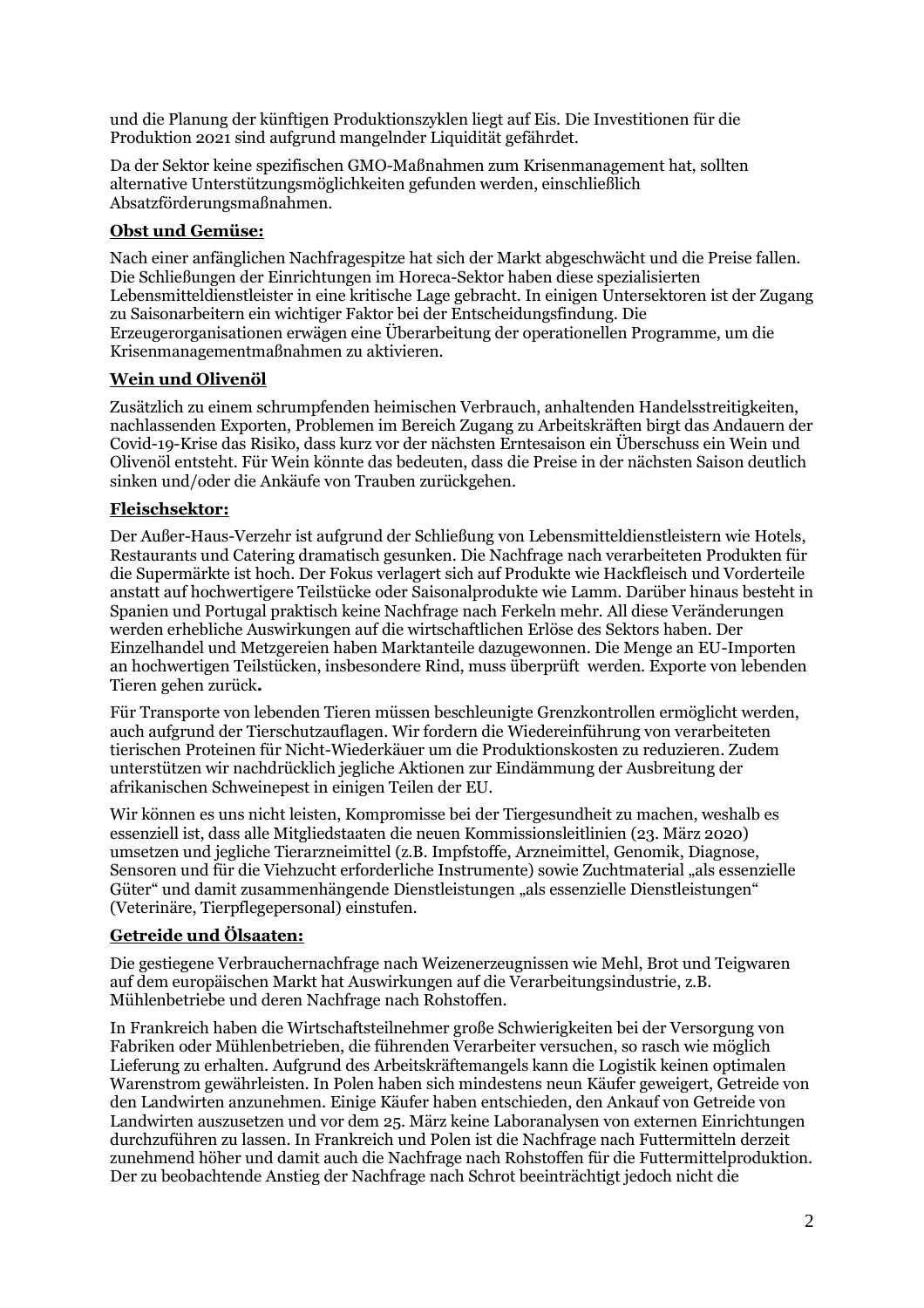Verfügbarkeit von Getreide für die Futtermittelproduktion. In Frankreich haben einige Landwirte Probleme mit der Beschaffung von Saatgut für Eiweißkulturen (Linsen).

Im Reissektor herrscht eine vorübergehende Zunahme der Nachfrage mit einem allgemeinen Preisanstieg. Gleichwohl ist das Preisniveau aufgrund von Präferenzabkommen für den EU-Import, insbesondere aus Myanmar, nach wie vor niedrig.

Die Aufrechterhaltung der Beimischung von Biokraftstoffen in fossile Kraftstoffe ist aufgrund der regelmäßigen Versorgung der Viehzucht mit eiweißreichem Futtermittel von entscheidender Bedeutung.

#### **Kartoffeln:**

Die Reinigung der Kartoffellagerhallen könnte sich nach dem EU-Beschluss zum Verbot von Chlorpropham verzögern, da es zu einem Stopp der Exporte von gefrorenen Kartoffeln gekommen ist.

#### **Zucker:**

Nach drei Jahren anhaltender Krise und angesichts weiterer negativer Auswirkungen durch Covid-19 fordern wir die Nutzung aller verfügbaren außerordentlichen Maßnahmen wie Sicherheitsnetze, Beihilfe zur privaten Lagerhaltung und Importschutzmaßnahmen. Diese sollen dazu dienen, weiteres verheerendes Marktversagen zu verhindern.

#### **Aquakultur und Fischerei:**

Die Aquakulturmärkte erleben aufgrund von Schwierigkeiten bei der Versorgung und dem Vertrieb von Endprodukten einen dramatischen Abschwung. Fischzuchtanlagen haben wenig Spielraum für das Senken ihrer Betriebskosten, insbesondere der hohen Kosten für die Futtermittelversorgung.

Der Fischereisektor erlebt weltweit einen gravierenden Rückgang der Nachfrage nach Meeresfrüchten. Die geringen Preise für mehrere Arten sind dramatisch gesunken, viele Betriebe stehen vor dem Ruin.

Wir schlagen eine Abänderung der Verordnung (EU) 508/2014 über den europäischen Meeresund Fischereifonds (EMFF) vor. Insbesondere sollte das aktuelle Kostenerstattungsverfahren durch Vorfinanzierung ersetzt werden. Zudem schlagen wir vor, die Verwaltungsverfahren in Bezug auf die Tätigung von Produktionsinvestitionen zu vereinfachen. Des Weiteren sollten die zuständigen Behörden der Mitgliedstaaten in die Lage versetzt werden, die laufenden EMFF-Anträge schneller zu bearbeiten. Dies würde die Liquiditätssituation im Sektor verbessern. Außerdem sollte Fischereiunternehmen, die gezwungen sind, ihre Tätigkeit einzustellen, Unterstützung geboten werden.

# **Forstwirtschaft:**

Die EU-Forstwirtschaft hat im Sommer 2018 unter einer verheerenden Dürre, starken Stürmen und sich daraus ergebendem Schädlingsbefall in vielen Regionen gelitten. Insbesondere der Borkenkäfer verursacht beträchtliche wirtschaftliche Schäden in Nadelwäldern in beispielsweise Österreich, Deutschland, Frankreich, der Tschechischen Republik und Schweden. Hinzu kommt, dass der Borkenkäfer aufgrund des milden und trockenen Winters dieses Jahr sehr viel früher aktiv ist.

Aufgrund von allgemeinen wirtschaftlichen Schwierigkeiten, großen Lagerbeständen, Handelsrestriktionen und Mangel an Containern sind bereits Aufträge storniert worden. Covid-19 könnte weitere ernsthafte Folgen für den Forstsektor nach sich ziehen. Es kam zu Mangel an Arbeitskräften und einer zurückgehenden Nachfrage der Verarbeitungsindustrie, die ebenfalls Schwierigkeiten hat, ihre eigenen Aktivitäten aufrechtzuerhalten.

# **Futtermittel:**

Der Futtermittelsektor wurde durch zunehmende Schwierigkeiten gebremst, Container und Schiffe für den Export zu finden. Bedenklich ist auch, dass dies auch für Futtermittelzutaten wie Mikronährstoffe gilt, die in China produziert werden. Es wird höchstwahrscheinlich zu einem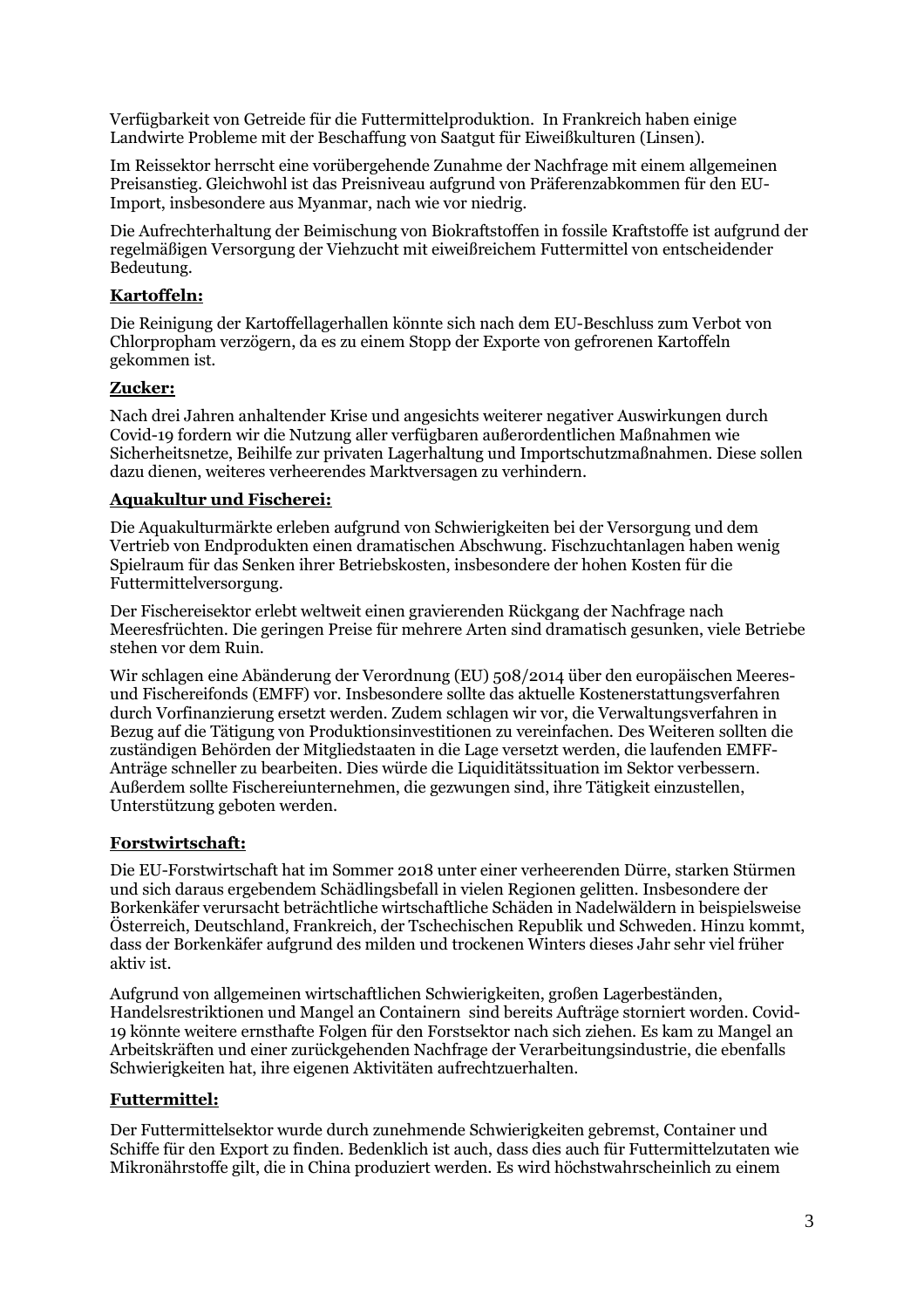Versorgungsengpass bei diesen für die Tierernährung und -gesundheit essenziellen Produkten kommen.

LKW-Fahrer stehen verständlicherweise vor gesundheitsbezogenen Problemen. Fahrer, die Lebensmittel- und Futtermittelrohstoffe transportieren brauchen Schutzausrüstung sowie Maßnahmen, die es ihnen ermöglichen, die notwendigen Dokumente mit sich zu führen, damit sie nicht bei Kontrollen an der Grenze oder von der lokalen Polizei am Transport der Güter zum Zielort gehindert werden. Es besteht die Gefahr, dass Fahrer an EU-Grenzübergängen in Quarantäne müssen oder in langen Schlangen feststecken, wodurch die maximale Fahrzeit überschritten wird. Für Futtermittel und Futtermittelzutaten müssen an Grenzübergängen beschleunigte Verfahren gelten.

#### **Internationale Märkte:**

Covid-19 verschärft die anhaltenden Schwierigkeiten im internationalen Handel auf verheerende Art und Weise. Die EU-Landwirtschaft leidet bereits unter zahlreichen Handelsstreitigkeiten (z.B. WTO-Airbus-Fall, Zölle auf Oliven, russisches Embargo), Risiken im Hinblick auf Tier- und Pflanzenkrankheiten (ASF, Xylella, Borkenkäfer) und Unsicherheiten bezüglich des Brexitverfahrens – um nur einige Beispiele zu nennen. Es ist offensichtlich, dass es zu weiteren Restriktionen kommen wird – aufgrund gravierender Engpässe bei Verwaltungsverfahren, Problemen in der Logistik und politisch motivierter Maßnahmen gegen ausländische Güter, sowohl in der EU als auch international. Unter Berücksichtigung aller wissenschaftsbasierter Fragen der öffentlichen Gesundheit muss die EU ihren internen und externen Handelsfluss aufrechterhalten und gleichzeitig die Entwicklungen in jedem Agrarproduktsektor der EU beobachten.

#### **Zugang zu Arbeitskräften:**

Die Land- und Forstwirtschaft sieht sich zuletzt im Hinblick auf ihre Arbeitskräfte einigen großen Herausforderungen gegenüber. Wir gehen davon aus, dass dies auch in den kommenden Wochen der Fall sein wird. Es wird aufgrund der eingeschränkten Bewegungsfreiheit von Personen, der Schließung nationaler Grenzen und indirekter Auswirkungen von nicht koordinierten nationalen Maßnahmen höchstwahrscheinlich zu einem Mangel an Arbeitskräften kommen.

Die EU-Landwirte sind zunehmend abhängig von Saisonarbeitern, die in den Spitzenlastzeiten der Anpflanzung, Beschneidung, Ernte oder anderer landwirtschaftsbezogener Tätigkeiten wertvolle Unterstützung leisten. Die Beschäftigung von Saisonarbeitern beruht auf langfristiger Managementplanung und steht im Einklang mit allen Arbeitsmarktbestimmungen der Mitgliedstaaten. Die jüngsten Restriktionen der Freizügigkeit von qualifizierten Arbeitnehmern innerhalb der EU haben die Saisonarbeitsplanung bereits erheblich beeinträchtigt. Die Folgen davon werden während des ganzen Jahres und darüber hinaus spürbar sein. Wir fordern den Erhalt der Freizügigkeit von Saisonarbeitern zwischen Regionen und Mitgliedstaaten unter Einhaltung der notwendigen Auflagen zum Schutz der öffentlichen Gesundheit.

Qualifizierte Arbeitnehmer sind von zentraler Bedeutung für das gute Funktionieren der Lebensmittelverarbeitungsindustrie wie Genossenschaften und Betriebsmittelindustrien. In mehreren Mitgliedstaaten ist die Beschäftigung im Agrar-Lebensmittelsektor bereits wegen Gesundheitsbelangen, Problemen bei der Kinderbetreuung oder Arbeitnehmern, die wegen einer möglichen Ansteckung mit Covid-19 unter Quarantäne gestellt wurden, beeinträchtigt. Unsere Priorität gilt der Gesundheit und Sicherheit, doch das wichtigste Ziel unseres Sektors ist es, die Anlieferung, Verarbeitung, Verkäufe und Vermarktung unter diesen außergewöhnlichen Umständen so normal wie möglich weiterzuführen. Die landwirtschaftlichen Genossenschaften und Landwirte der EU können denjenigen Beschäftigungsmöglichkeiten bieten, die ihre aktuelle Beschäftigung vorübergehend verloren haben.

Jegliche nationale Restriktionen dürfen nicht für grenzüberschreitende Pendler und LKW-Fahrer gelten, die eine wichtige Rolle in der Agrar-Lebensmittelkette spielen. Gemeinsam mit Geopa-Copa (EU-Organisation der landwirtschaftlichen Arbeitgeber) rufen wir die EU-Institutionen und Mitgliedstaaten dazu auf, die Beschäftigungssituation zu beobachten und auf koordinierte Art und Weise eine flexible Durchsetzung der relevanten Gesetzgebung anzuwenden, um jegliche weiteren Störungen der Agrar-Lebensmittelkette zu verhindern.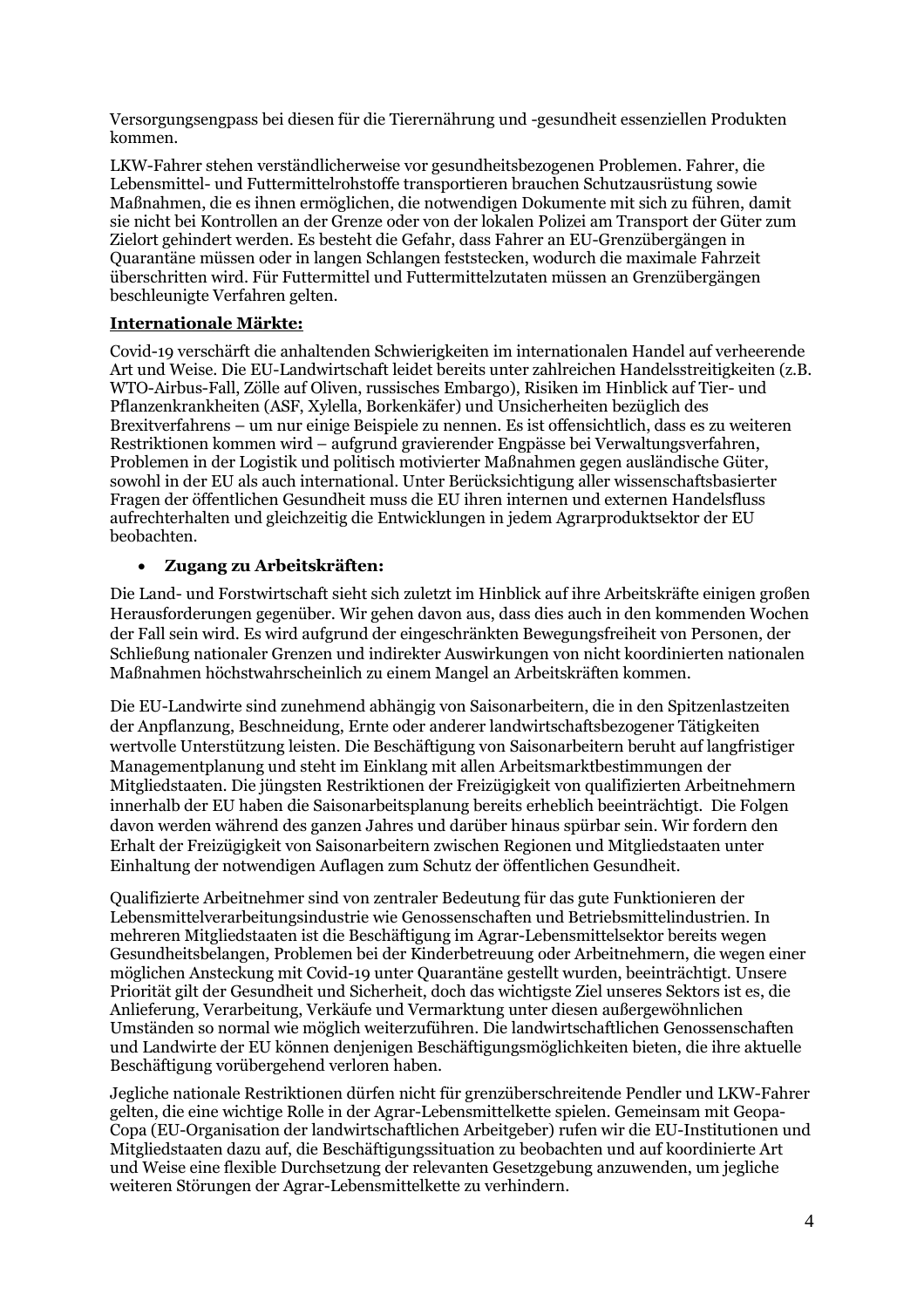#### **Investitionsinitiative anlässlich des Coronavirus (CRII):**

Zur Unterstützung des Agrarsektors rufen wir die EU-Institutionen und Mitgliedstaaten zu gemeinsamem und kohärentem Handeln auf. Lebensmittelsicherheit und Ernährungssicherheit sind von grundlegender Bedeutung für die EU. In dieser Hinsicht muss die unabdingbare Rolle der Landwirtschaft anerkannt und gewährleistet werden. Deshalb muss die Förderfähigkeit des Sektors im Rahmen der *CRII* sichergestellt werden, indem neue zusätzliche Finanzmittel unter diesen außergewöhnlichen Umständen bereitgestellt werden.

#### **Gemeinsame Agrarpolitik:**

Copa und Cogeca begrüßen die Entscheidung der Kommission, den Mitgliedstaaten die Möglichkeit einzuräumen, den Zeitraum für die Anträge für Direktzahlungen und andere gebietsund tierbezogene Maßnahmen um einen Monat bis zum 15. Juni zu verlängern.

Jedoch sind wir der Ansicht, dass diese Flexibilität auch auf die Maßnahmen der ländlichen Entwicklung ausgeweitet werden sollte, wobei insbesondere der Höchstsatz der vorgezogenen Zahlungen erhöht werden sollte. Wir fordern einen flexibleren Ansatz hinsichtlich der Fristen für die Um- und Durchsetzung anderer Maßnahmen (wie z.B. im Bereich betrieblicher Investitionen sowie der in den Betriebsplänen verankerten Ziele). Außerdem sollen getätigte Ausgaben für den Fall als förderfähig gelten, dass die vollständige Umsetzung der Maßnahmen aufgrund der aktuellen höheren Gewalt nicht gewährleistet werden kann. Einfachere Verfahren und Ausnahmeregelungen für einige der Verpflichtungen müssen ebenfalls erwogen werden, um die Risiken eines sinkenden Produktionspotenzials zu vermeiden.

Die Kommission sollte ebenfalls jegliche Veränderungen der nationalen/regionalen ländlichen Entwicklungsprogramme, die die Mitgliedstaaten in Reaktion auf diese Pandemie vornehmen möchten, erleichtern. Nichtsdestoweniger sollte dieser flexiblere Umgang mit den Maßnahmen sowie die Verwendung einfacherer Verfahren in einer Situation, in der der landwirtschaftliche Cash-Flow ernsthaft bedroht ist, nicht die zeitige Zahlung der Beihilfen an die Landwirte gefährden.

Außerdem ist es ebenfalls essenziell, Kontrollen zu entschärfen, Vor-Ort-Kontrollen zu minimieren und vorzugsweise alternative Kontrollmethoden umzusetzen. Der aktuelle Umstand der höheren Gewalt muss ebenfalls Berücksichtigung finden. Jegliche Sanktionen/Strafen im Falle einer Nichteinhaltung sollten im Falle von höherer Gewalt (aktuelle Pandemie) nicht verhängt werden. Bei Flächenzahlungen und anderen relevanten Maßnahmen der ländlichen Entwicklungsprogramme sollte keine Rückerstattung von Beihilfen gefordert werden, wenn die rechtliche Verpflichtung nicht länger eingehalten werden kann.

Kurzfristig brauchen wir eine Entscheidung zur Übergangsverordnung, um sicherzustellen, dass den Landwirten ein reibungsloser und stabiler Übergang von der aktuellen GAP in die neue gewährleistet wird. In dieser Hinsicht wird die Dauer des Übergangs entscheidend sein. Wir sind der Ansicht, dass der von der Kommission vorgeschlagene Übergangszeitraum von einem Jahr nicht ausreichend ist. Es sollte einen Übergangszeitraum von maximal zwei Jahren geben, um einen reibungslosen Übergang zum neuen Umsetzungsmodell sicherstellen zu können.

Mittelfristig ist es grundlegend, Überlegungen zur Verortung und Rolle der GAP in den europäischen Politiken anzustellen. Dabei müssen die Gesellschaft und die Entscheidungsträger sich der unabdingbaren Position des Agrarsektors hinsichtlich der Bereitstellung von sicheren, preiswerten und nahrhaften Lebensmitteln für die Verbraucher in ausreichenden Mengen bewusst sein. Folglich muss die notwendige öffentliche Unterstützung für diese Politiken gewährleistet werden.

#### **Mehrjähriger Finanzrahmen:**

Wir benötigen ebenfalls eine Entscheidung zum MFR, aber nicht irgendeine Entscheidung. Wir brauchen einen MFR, in dem der Mehrwert von Zusammenarbeit in der Union zum Vorteile aller anerkannt wird. Wir brauchen einen MFR, bei dem die Bedeutung des Agrarsektors und der Primärerzeuger von Lebensmitteln anerkannt wird und die GAP ausreichend finanziert wird. Daher fordern wir den Erhalt der Agrarausgaben im MFR 2021-2027.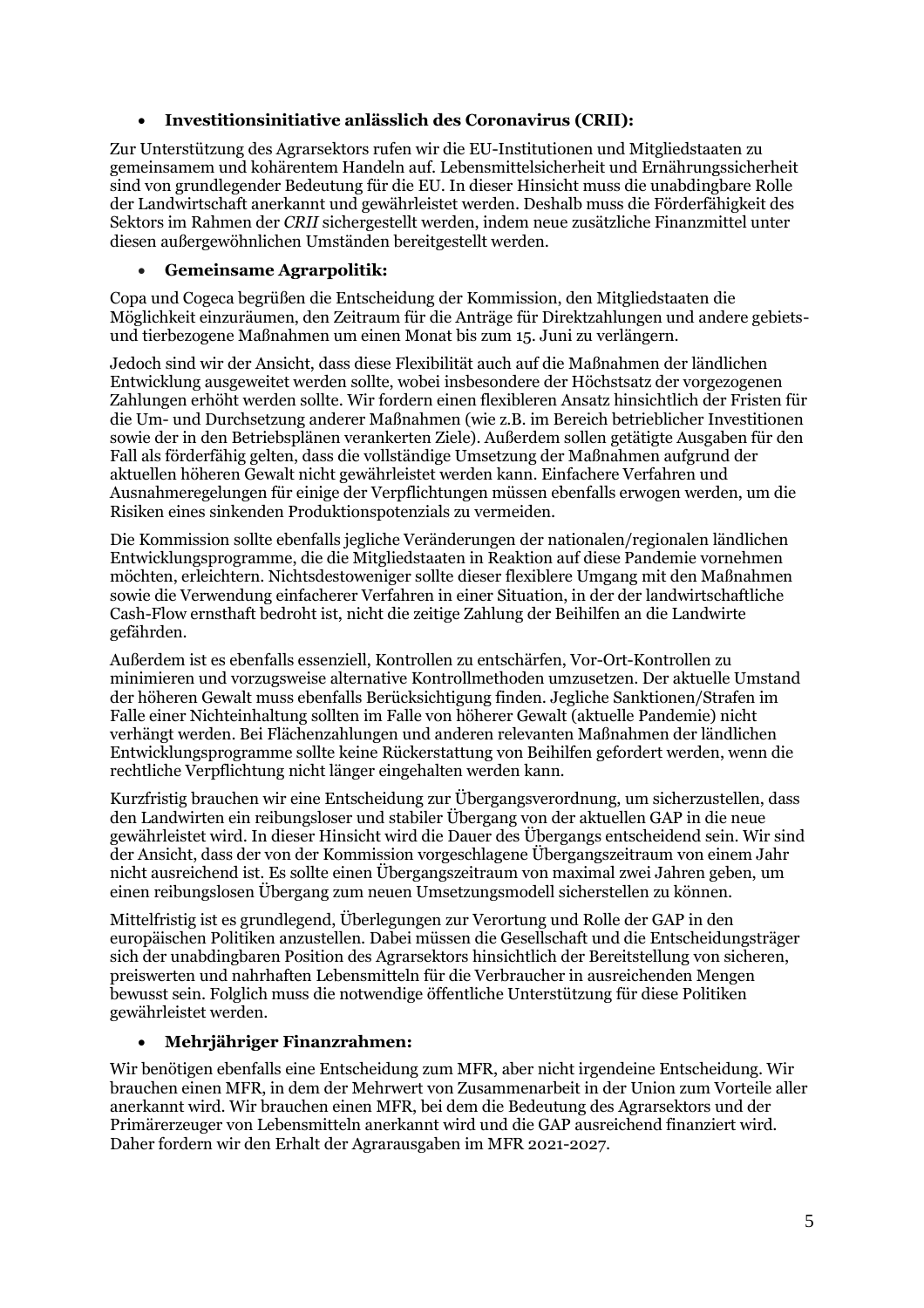# **EL IMPACTO DEL COVID-19 EN LOS SECTORES AGRÍCOLA, FORESTAL Y PESQUERO**

# **ANÁLISIS DEL COPA Y DE LA COGECA**

#### **Garantizar el buen funcionamiento del mercado único:**

Los agricultores, los propietarios forestales y sus cooperativas se enfrentan a una situación cada vez más difícil. La emergencia epidemiológica que ha surgido tras la propagación del COVID-19, junto con las graves repercusiones en el frente sanitario, está teniendo serias consecuencias en la actualidad en las zonas rurales más afectadas de la UE. Los principales sectores agrícolas y forestales están sufriendo de golpe las secuelas de estos frentes abiertos, con los consiguientes efectos tanto inmediatos como a medio y largo plazo.

Por otra parte, con esta crisis que se expande cada día se ponen en juego posiblemente tanto el mercado único como los mercados internacionales, y se ponen en peligro las cadenas de suministro, los empleos y, en última instancia, la seguridad alimentaria de la UE. Exhortamos a las instituciones de la Unión Europea y a los Estados miembros a que adopten las medidas necesarias y las apliquen para garantizar el buen funcionamiento del mercado único y, en particular, el de la agricultura de la Unión Europea.

También debe garantizarse la continuidad de la actividad de las explotaciones agrícolas y las cooperativas agrarias con el fin de asegurar el suministro diario de alimentos y coproductos para los ciudadanos de la Unión Europea a la luz de un mayor endurecimiento de las restricciones. Por lo tanto, deben introducirse todas las medidas que puedan salvaguardar y garantizar el funcionamiento de la actividad agrícola y su cadena de valor.

En el análisis que figura a continuación se refleja la evolución en la cadena agroalimentaria. El presente documento es una recopilación no exhaustiva de las contribuciones de las organizaciones nacionales miembros del Copa y de la Cogeca en la UE de los 28. También agradecemos la información de mercado de gran relevancia que nos han proporcionado nuestros socios en calidad de partes interesadas de la [Coalición de la Cadena Agroalimentaria,](https://agrifoodchaincoalition.eu/) que representa a 11 gremios más del sector que son, a su vez, líderes en toda la cadena agroalimentaria.

# **El análisis sectorial:**

# **Los lácteos:**

Si bien la situación del mercado de los lácteos se había mantenido relativamente calma, ya se observan varias señales de posibles perturbaciones por venir. Tras haber perdido algunos de los canales de elaboración, los operadores de la industria de la transformación se ven ahora obligados a encontrar alternativas para dar salida y comercializar sus productos, lo que viene siendo cada vez más difícil. Está claro que al sector le hacen falta más opciones para hacer frente a los cambios de comportamiento de los consumidores.

Por su parte, los caudales de productos lácteos son esenciales para el buen funcionamiento del mercado. La cadena de valor de los lácteos está, a su vez, bien integrada y permanece unida para poder adaptarse a los cambios del mercado, lo cual puede comprender el acceso a instalaciones de elaboración de leche en polvo y queso en toda la UE. También es posible que sea necesario el almacenamiento privado para ayudar a mitigar algunas de las presiones del mercado.

#### **Las flores y las plantas ornamentales:**

El sector del material de vivero, de las flores y de las almácigas se ha visto perjudicado sobremanera. La época primaveral representa una parte importante de la facturación anual (50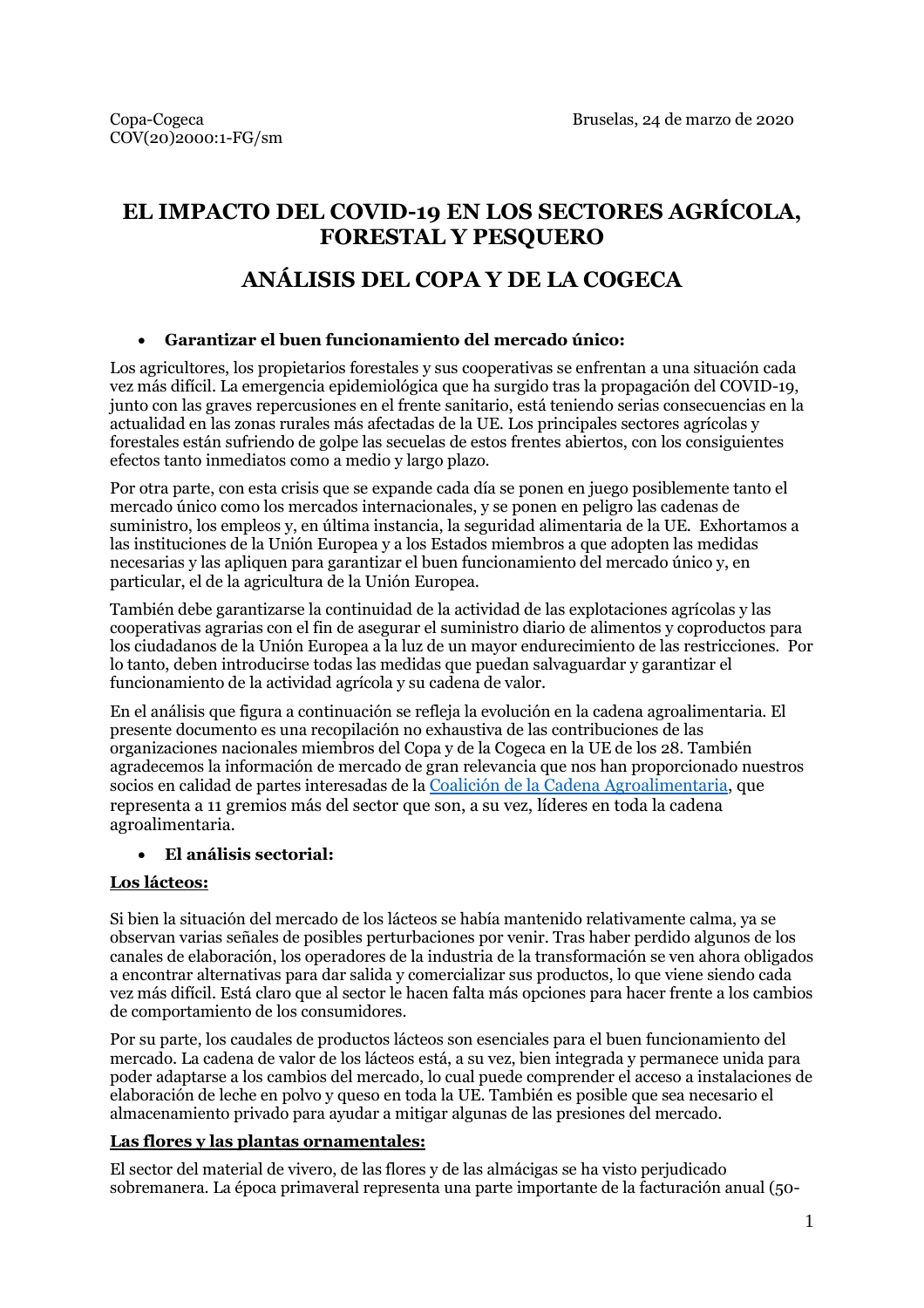70%), con las ventas actuales en al menos un 60-70% por debajo de lo normal. Hoy por hoy no es posible cubrir los costes de producción y la planificación de los futuros ciclos de producción está en suspenso. La inversión para la producción de 2021 está en peligro, debido a la falta de liquidez, y dado que el sector no cuenta con medidas específicas en el marco de la OCM para la gestión de crisis, debemos encontrar formas alternativas de apoyo, incluidas las medidas de promoción.

#### **Las frutas y las hortalizas:**

Tras la primera cresta de demanda, el mercado se ha visto debilitado y los precios se encuentran a la baja. Los cierres en el sector de la hostelería, la restauración y el catering han creado una situación crítica en estos servicios alimentarios especializados. Entretanto, en algunos subsectores, el acceso a la mano de obra estacional es un factor importante para la toma de decisiones, por lo que las organizaciones de productores están barajando la posibilidad de replantear los programas operativos de cara a poner en marcha las medidas de gestión de la crisis.

#### **El vino y el aceite de oliva:**

Además de la recesión del consumo interno, las continuas disputas comerciales, la ralentización de las exportaciones, y la preocupación por el acceso a la mano de obra, la prolongación de la crisis del COVID-19 supondría un riesgo de acumulación de excedentes tanto de vino como de aceite de oliva cerca de la próxima campaña de cosecha. En el caso del vino, esto conllevaría una caída significativa del precio y/o una disminución de la compra de uvas en la próxima campaña.

#### **El sector cárnico:**

Ha disminuido de forma radical el consumo fuera del hogar, debido al cierre de los servicios de alimentación, como los hoteles, los restaurantes y el catering. Existe una gran demanda en materia de productos transformados para los supermercados, y la atención se está desviando hacia otros productos como la carne picada o los cuartos delanteros, en lugar de los cortes nobles o los productos de temporada como el cordero. Más aún, en España y Portugal, la demanda de lechones ya casi ha desaparecido. Con todos estos cambios, habrá un impacto significativo en los beneficios económicos del sector. Por su parte, la distribución y las carnicerías han ido ganando terreno en cuanto a cuota de mercado. Es necesario reexaminar las importaciones de la UE de cortes nobles, en particular de carne de vacuno. Cabe destacar, además, que las exportaciones de animales vivos están en declive**.**

El transporte de animales vivos debe disfrutar de controles fronterizos ágiles, sobre todo dados los requisitos relativos al bienestar animal. Solicitamos el restablecimiento de las proteínas animales transformadas para los no rumiantes, con el fin de reducir los costes de producción. Por otra parte, respaldamos plenamente todas las actuaciones encaminadas a limitar la propagación de la peste porcina africana (PPA) en algunas partes de la Unión Europea.

No podemos permitirnos hacer concesiones en materia de sanidad animal, por lo que es fundamental que todos los Estados miembros apliquen las nuevas Directrices de la Comisión (del 23 de marzo de 2020) y consideren tanto los medicamentos veterinarios (es decir, vacunas, medicamentos, soluciones genómicas, diagnósticos, detectores e instrumentos necesarios para la producción ganadera) como el material de cría como «bienes esenciales» y los servicios conexos como «servicios esenciales» (veterinarios, personal de atención sanitaria animal).

#### **Los cereales y las oleaginosas:**

En el mercado europeo, el aumento de la demanda de consumo de los productos del trigo, como la harina, el pan y la pasta, está repercutiendo en la industria de la transformación, por ejemplo, en los molinos y en la demanda de materias primas proveniente de éstos.

En Francia, los operadores trastabillan ante los numerosos obstáculos que existen a la hora de abastecer a las fábricas o los molinos, lo que lleva a los operadores de la transformación a procurar obtener suministros lo más rápido posible. Como era de esperar, dada la escasa mano de obra, la logística es insuficiente para garantizar un caudal óptimo de mercancías. En Polonia, al menos nueve compradores ya no aceptan los cereales de los labradores. De hecho, algunos de éstos han decidido suspender la compra de cereales a estos últimos y no realizar análisis de laboratorio mediante entidades externas antes del 25 de marzo de 2020. En Francia y Polonia, el mercado de los piensos está pasando por un período de mayor demanda de estos insumos y, por lo tanto, de materias primas para la producción de los mismos. Sin embargo, el aumento que se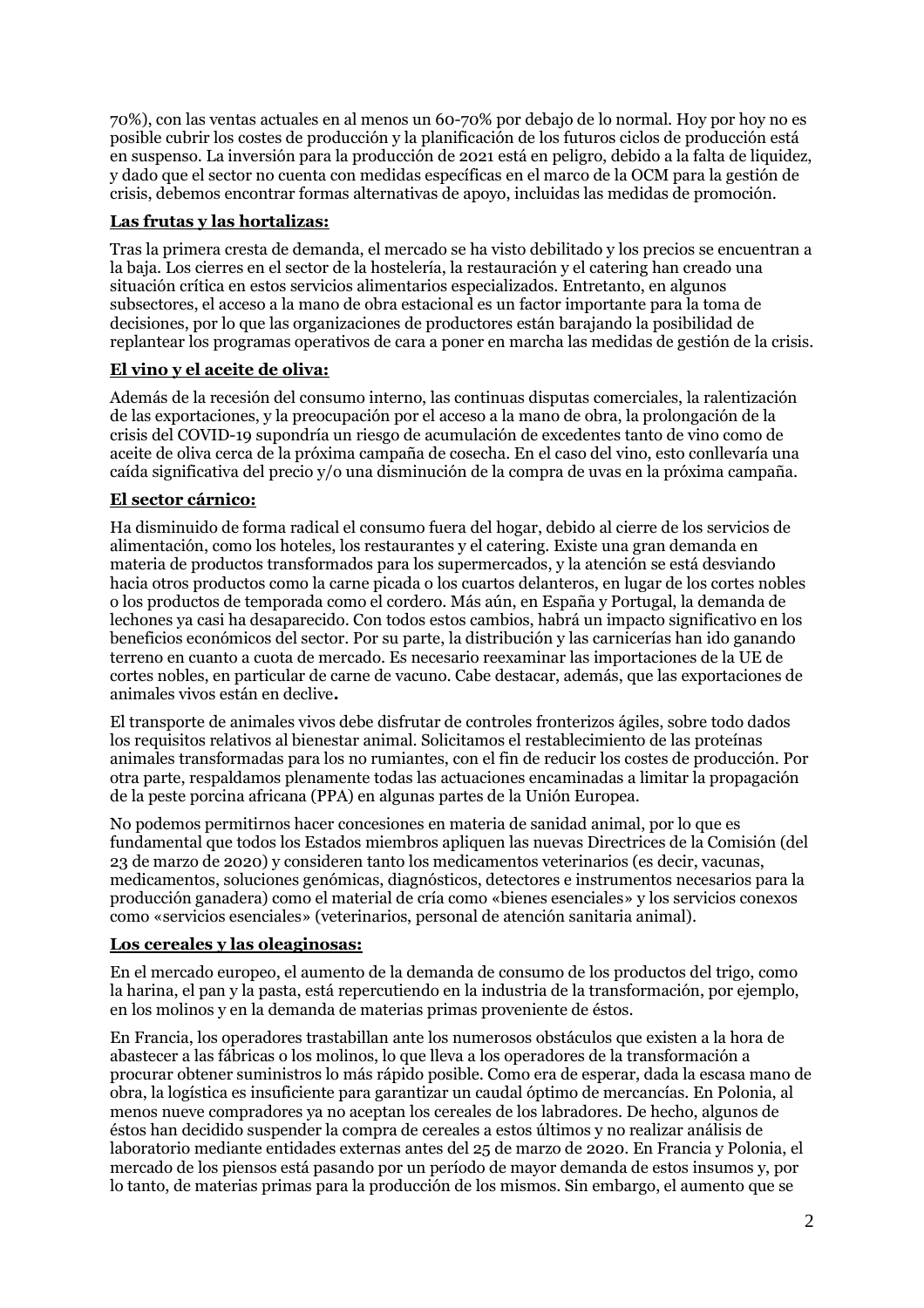ha observado en la demanda de la harina de cereales y oleaginosas no influye en la disponibilidad de los cereales para la producción de piensos. En Francia, algunos agricultores ya están teniendo problemas para recibir las semillas de las proteaginosas (lentejas).

Mientras tanto, en el sector del arroz se observa un aumento temporal de la demanda con un incremento generalizado de los precios. No obstante, los precios siguen siendo bajos, debido a los acuerdos de importación preferente de la Unión Europea, en particular con Myanmar.

El mantenimiento de la mezcla de biocombustibles en los combustibles fósiles es fundamental debido a su constante suministro de piensos ricos en proteínas para la cría de animales.

#### **Las patatas:**

Tras la decisión de la UE de prohibir el clorprofam, es posible que se retrase la limpieza de los almacenes de patatas debido a la paralización de las exportaciones de patatas congeladas.

#### **El azúcar:**

Después de tres años de crisis continuada y con la perspectiva de un mayor impacto a manos del COVID-19, instamos a que se pongan en práctica todas las medidas excepcionales a disposición, como las redes de seguridad, la ayuda al almacenamiento privado y las salvaguardias a la importación, todo esto de cara a evitar cualquier posible perturbación del mercado que pueda resultar devastadora.

#### **La acuicultura y la pesca:**

Los mercados de la acuicultura sufren disminuciones radicales con dificultades en la recepción de suministros y la distribución de los productos finales. Las piscifactorías tienen poco margen de maniobra para reducir sus gastos de funcionamiento, especialmente el costoso suministro de piensos.

Por su parte, el sector pesquero se enfrenta a una seria disminución de la demanda de alimentos de origen marino en todo el mundo. Los bajos precios de varias de las especies han experimentado una acusada disminución, lo que tal vez dé lugar a posibles quiebras.

Proponemos que se modifique el Reglamento (UE) 508/2014 sobre el Fondo Europeo Marítimo y de Pesca. En concreto, la prefinanciación debería sustituir al actual procedimiento de reembolso. Asimismo, proponemos que se simplifiquen los procedimientos administrativos relacionados con la ejecución de las inversiones de producción. Por otra parte, es necesario que las autoridades competentes de los Estados miembros puedan tramitar con mayor rapidez las solicitudes pendientes relativas a dicho fondo europeo. Con esto se mejoraría la liquidez del sector. Por último, se debería prestar apoyo a las empresas pesqueras que se vean obligadas a cesar su actividad.

#### **La silvicultura:**

Aparte de la grave sequía del verano de 2018, el sector forestal de la UE sufre las consecuencias de los fuertes temporales y la consiguiente invasión de plagas en muchas regiones. En concreto, el escarabajo de la corteza está causando un daño económico significativo en los bosques de coníferas, por ejemplo, en Austria, Alemania, Francia, la República Checa y Suecia. Además, la presencia de este insecto se ha hecho notar mucho antes este año, debido a un invierno seco y templado.

Por otra parte, ya se habían anulado algunos pedidos a causa de la difícil coyuntura económica general, de las cuantiosas existencias, de las restricciones comerciales y de la escasez de contenedores. El brote de COVID-19 podría tener consecuencias todavía más graves para el sector forestal. De hecho, ya ha provocado una carestía de mano de obra y una disminución de la demanda por parte de las industrias de la transformación, con relación a la posibilidad de dar continuidad a sus propias actividades.

#### **Las materias primas para los piensos:**

El sector de los piensos se ha visto obstaculizado por las crecientes dificultades para disponer de contenedores de exportación y embarcaciones. Lo mismo ocurre con los ingredientes para los piensos, como los micronutrientes que se elaboran en China, lo cual genera gran preocupación.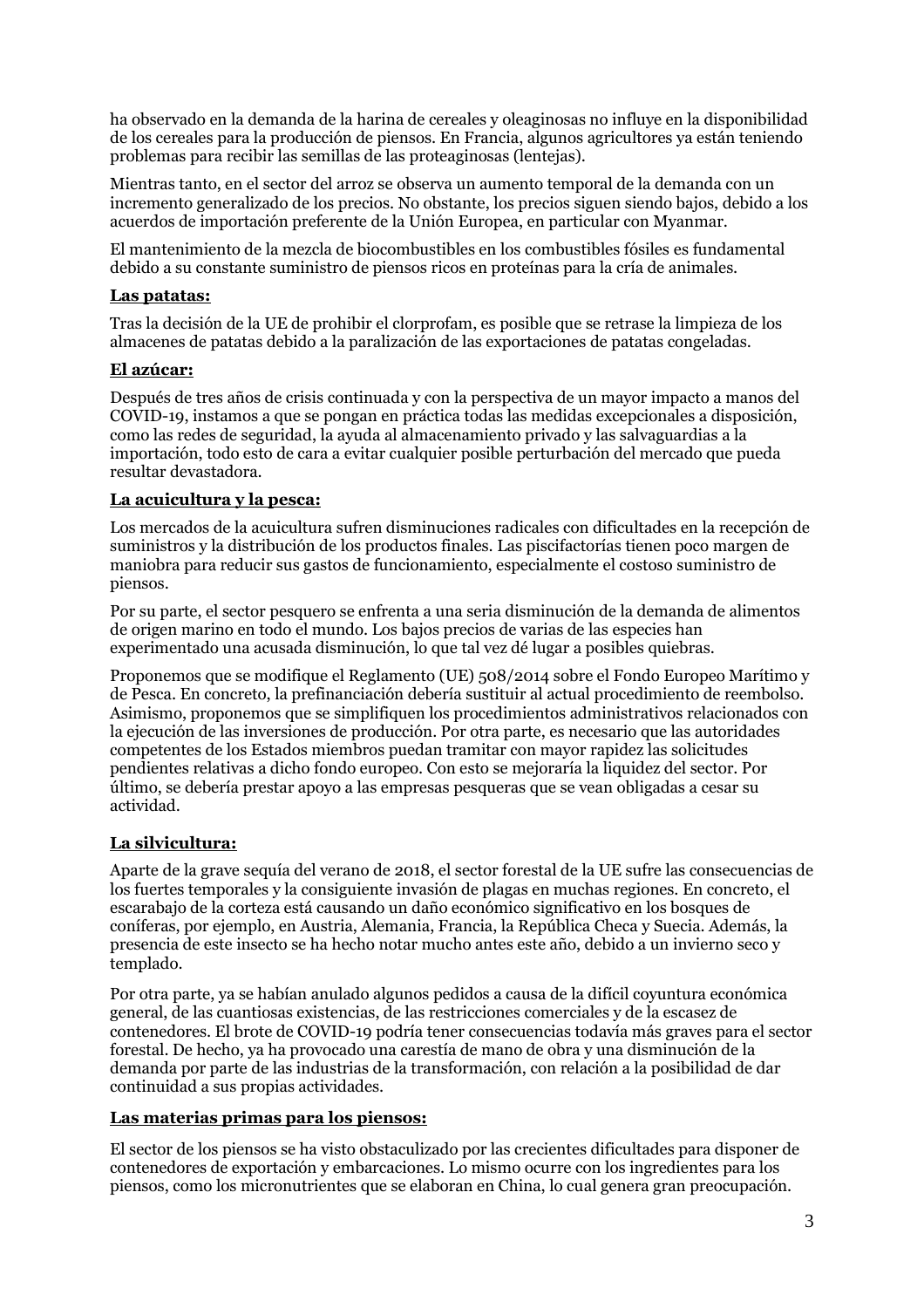Muy probablemente sufriremos una escasez de estos productos que son esenciales para la salud y la nutrición animal.

Como es de entender, los camioneros se inquietan por el aspecto sanitario. No en vano, los conductores que transportan materias primas para la alimentación humana y para piensos necesitan equipos de protección, así como medidas para facilitarles la documentación necesaria para evitar que los controles fronterizos y la policía local les impidan transportar las mercancías a su destino. En los cruces de las fronteras de la UE, los transportistas se arriesgan a acabar en cuarentena y confinamiento en las largas colas que deben hacer, con lo que podrían exceder fácilmente el número máximo de horas al volante. El transporte de piensos e ingredientes para piensos debe disfrutar de procedimientos fronterizos ágiles.

#### **Los mercados internacionales:**

El COVID-19 constituye un elemento devastador adicional que se suma a las dificultades actuales en el plano del comercio internacional. La agricultura de la UE ya se ve obstaculizada por una serie de disputas comerciales (el caso Airbus ante la OMC, los aranceles sobre las aceitunas, o el embargo ruso, etc.), por las enfermedades animales y vegetales (la peste porcina africana, la *xylella fastidiosa,* o el escarabajo de la corteza) y por la incertidumbre en torno al proceso del *brexit*, por mencionar solo algunos elementos. Es evidente que aparecerán más trabas, debido a los obstáculos en los procesos administrativos, a las deficiencias logísticas y al ataque contra los productos extranjeros por motivos políticos, tanto a nivel de la UE como a nivel internacional. Sin ignorar las preocupaciones relativas a la salud pública que cuentan con fundamento científico, la UE debe mantener sus flujos comerciales, tanto interiores como exteriores, siguiendo de cerca los avances en cada uno de los sectores agropecuarios de la UE.

#### **El acceso a la mano de obra:**

Los sectores agrícola y forestal se enfrentan a grandes desafíos en términos de empleo y prevemos que continúe siendo así en las próximas semanas. Cabe esperar una escasez de mano de obra debido a la limitación de la circulación de personas, al cierre de las fronteras nacionales y a las consecuencias indirectas derivadas de la adopción de medidas nacionales sin coordinación alguna.

Los agricultores de la UE son cada vez más dependientes de los trabajadores temporeros, quienes proporcionan una asistencia valiosa durante los periodos más intensos de la siembra, la poda, la cosecha y otras labores agrícolas. La contratación de trabajadores temporeros se basa en una planificación y gestión a largo plazo y cumple con todas las disposiciones sobre el mercado laboral de los Estados miembros. Las recientes restricciones de la circulación intracomunitaria de trabajadores cualificados ya han tenido un impacto considerable en la planificación estacional y las consecuencias se harán notar durante todo el año e incluso después. Por ello, solicitamos que se mantenga la circulación de trabajadores temporeros entre regiones y Estados miembros, siempre y cuando se cumpla con los requisitos de salud pública necesarios.

Además, los trabajadores cualificados son una pieza fundamental para el buen funcionamiento de la industria de la transformación, por ejemplo, para las cooperativas y las industrias de los insumos. El empleo en el sector agroalimentario ya se está viendo afectado en varios Estados miembros por las preocupaciones sanitarias, los problemas con el cuidado de los niños y los trabajadores en cuarentena debido al posible contagio por COVID-19. Si bien la salud y la seguridad son, sin duda, nuestra prioridad, nuestro objetivo principal y el del sector es mantener con la mayor normalidad posible las actividades de recolección, transformación, venta y comercialización durante estas circunstancias excepcionales. Las cooperativas agrarias y los agricultores de la UE pueden ofrecer oportunidades laborales a aquellos que hayan perdido su puesto de empleo de forma temporal.

En cualquier caso, las restricciones nacionales no deben aplicarse a los trabajadores transfronterizos ni a los camioneros, quienes desempeñan una labor importante en la cadena de suministro agroalimentario. Al igual que el Geopa-Copa (organización europea de los empleadores del sector agrario), exhortamos a las instituciones de la UE y a los Estados miembros a hacer un seguimiento de la situación laboral y a hacer gala de flexibilidad y coordinación en la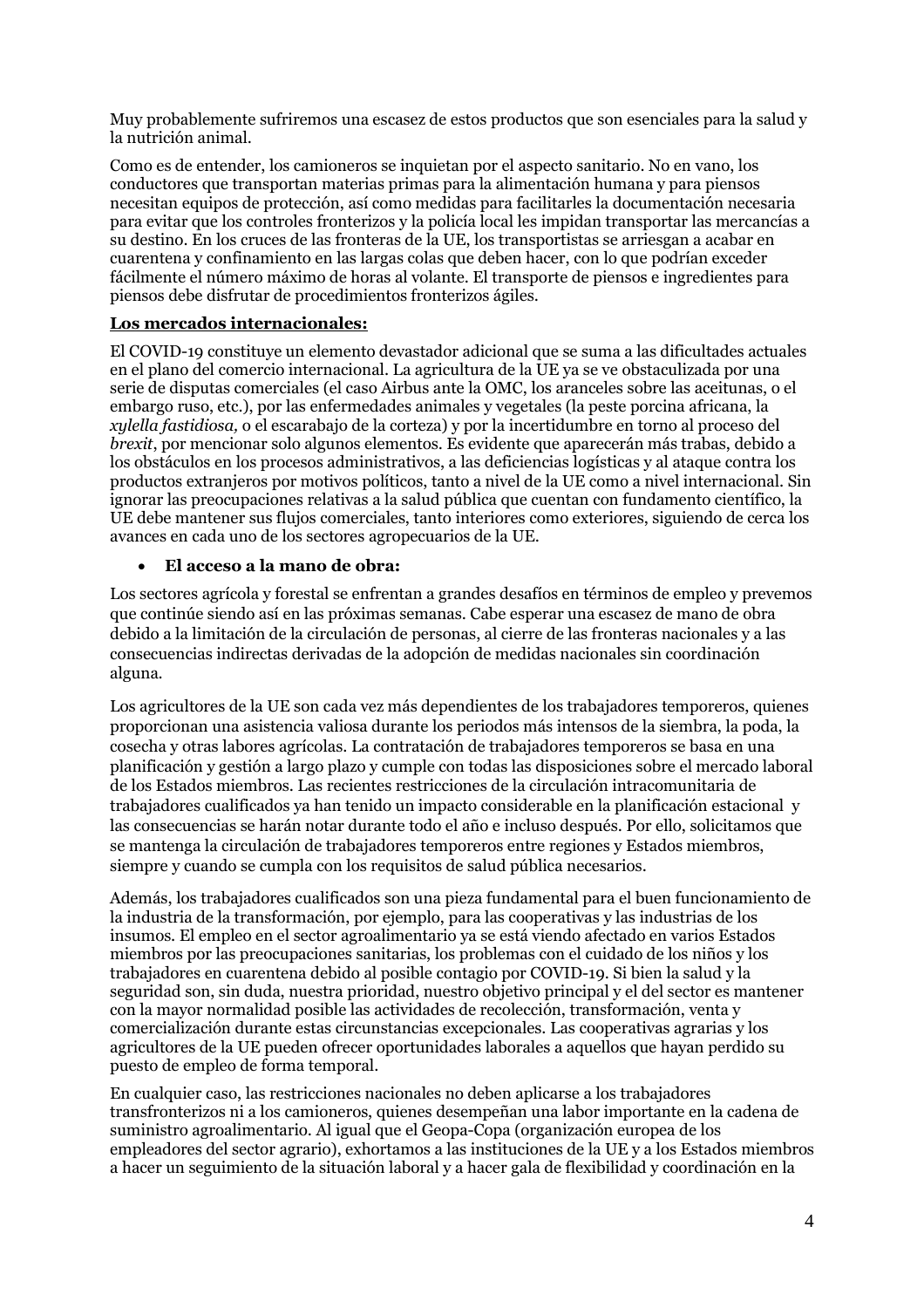ejecución de la legislación pertinente, con el fin de evitar cualquier alteración en la cadena agroalimentaria.

## **La iniciativa de inversión en respuesta al coronavirus:**

Urgimos a las instituciones de la UE y a los Estados miembro a actuar de forma coherente en apoyo del sector agrícola. Puesto que la inocuidad y la seguridad alimentarias revisten la más alta relevancia para la UE, debe reconocerse y salvaguardarse el papel esencial de la agricultura. Por lo tanto, se debe asegurar el derecho de este sector a beneficiarse de la Iniciativa de inversión en respuesta al coronavirus, dedicando nuevos recursos de financiación adicionales en estas circunstancias que son claramente excepcionales.

#### **La Política Agrícola Común:**

El Copa y la Cogeca aplauden la decisión de la Comisión de permitir a los Estados miembros ampliar un mes, es decir, hasta el 15 de junio, el período de solicitud de ayudas para los pagos directos y otras medidas basadas en la superficie o en la cabaña ganadera.

Sin embargo, consideramos que esta flexibilidad debería aplicarse también a las medidas del desarrollo rural y, en concreto, aumentar el porcentaje máximo de anticipos. Pedimos que se adopte un enfoque más indulgente en cuanto a los plazos de aplicación y ejecución de otras medidas, como las vinculadas a las inversiones en las explotaciones y las metas estipuladas en los planes empresariales. También queremos que el gasto ejecutado se considere admisible en caso de que no se pueda garantizar la ejecución total de las medidas debido a estas circunstancias de fuerza mayor. Asimismo, se debe prever una simplificación de los procedimientos y la aplicación de excepciones a algunas de las obligaciones existentes para que en la medida de lo posible no se vea mermado el potencial de producción.

La Comisión también debería facilitar todo cambio que los Estados miembros deseen aportar a sus programas de desarrollo rural nacionales o regionales en respuesta a la actual pandemia. En cualquier caso, la flexibilidad en la gestión de las medidas y el uso de procedimientos simplificados no deberían hacer peligrar el pago puntual de las ayudas a los agricultores dentro de los plazos previstos, cuanto menos en una coyuntura en la que su liquidez caerá en una situación de precariedad.

Por otro lado, es importante aligerar los controles, reduciendo los controles sobre el terreno y optando preferiblemente por métodos de control alternativos. Además, se deben tomar en consideración estas circunstancias de fuerza mayor y se debería retirar toda multa o sanción por motivo de incumplimiento en circunstancias de fuerza mayor ligadas a la pandemia. Por cuanto se refiere a los pagos por superficie y otras medidas relevantes de los programas de desarrollo rural, no debería exigirse el reembolso de las ayudas en el caso de que resulte imposible seguir cumpliendo con la obligación legal.

Desde una perspectiva a corto plazo, necesitamos una decisión sobre el reglamento de transición que garantice a los agricultores una transición de la PAC de este año al año que viene que se lleve a cabo de forma fluida y estable. De hecho, la duración de la transición será decisiva y pensamos que un año de transición, tal y como propone la Comisión, no será suficiente. Deberíamos contar con un periodo de transición de dos años como máximo si queremos un cambio paulatino hacia el nuevo modelo de aplicación.

Desde un enfoque a medio plazo, resulta fundamental reflexionar sobre el lugar y el papel de la PAC respecto de las otras políticas europeas. En este sentido, tanto la sociedad como los responsables políticos deben entender la labor decisiva que desempeña el sector agrícola a la hora de suministrar cantidades suficientes de alimentos inocuos, asequibles y nutritivos a los consumidores. En consecuencia, se debe asignar a estas políticas la ayuda pública necesaria.

# **El futuro Marco Financiero Plurianual:**

También es necesario que se tome una decisión sobre el MFP, aunque no cualquiera. Necesitamos que la decisión al respecto reconozca el valor añadido que supone trabajar mano a mano en la Unión Europea en beneficio de todos. Necesitamos una decisión que reconozca también la importancia del sector agrario como primer productor de alimentos y que dedique a la PAC los recursos necesarios. Por ello, instamos a que se mantenga el gasto agrícola en el MFP para el periodo 2021-2027.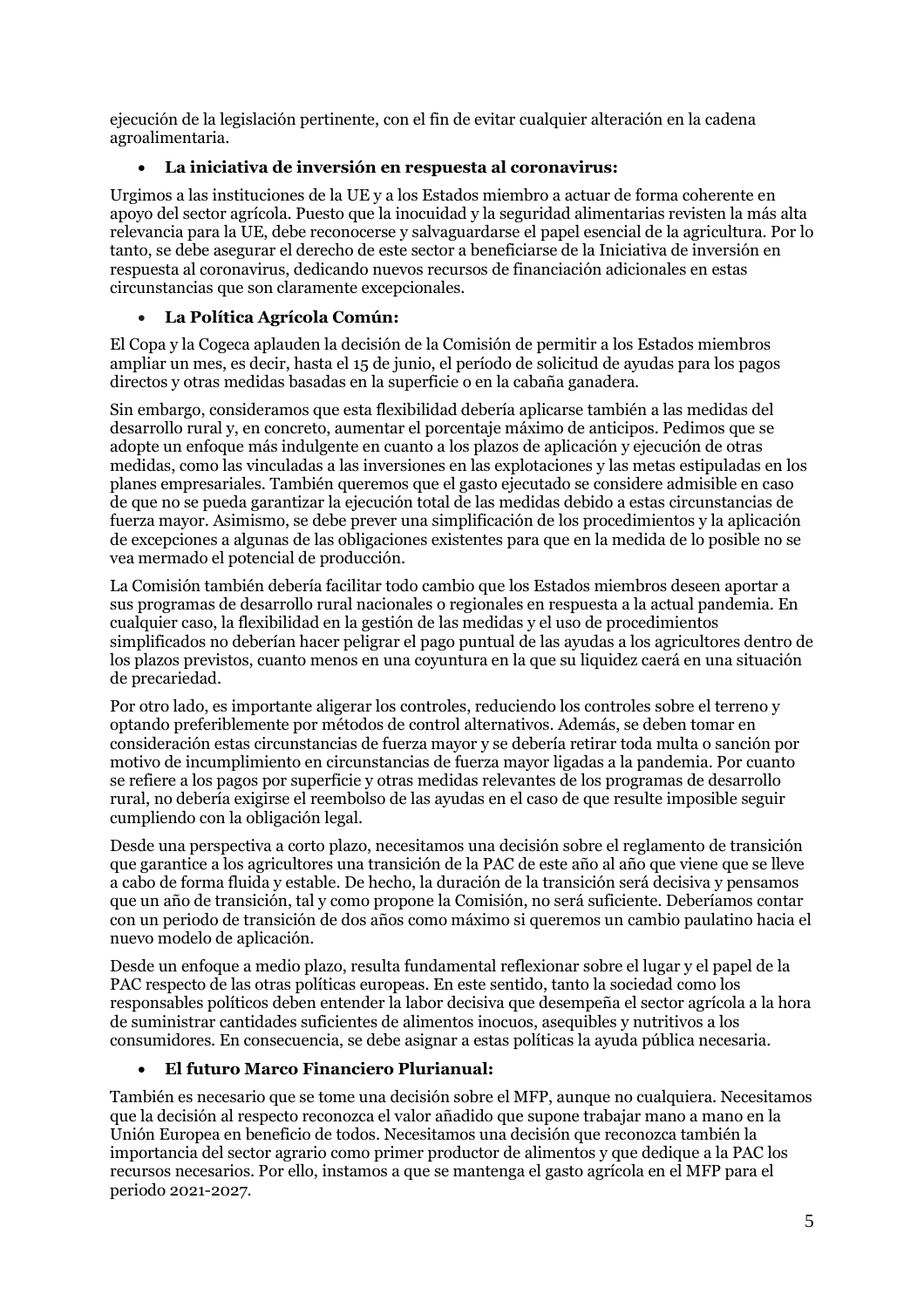# **IMPATTO DEL COVID-19 SUI SETTORI AGRICOLO, FORESTALE E DELLA PESCA**

# **VALUTAZIONE DEL COPA E DELLA COGECA**

#### **Garantire il buon funzionamento del mercato unico:**

Gli agricoltori, i proprietari forestali e le loro cooperative devono affrontare una situazione sempre più difficile. L'emergenza epidemiologica derivante alla diffusione del Covid-19 e le gravi ripercussioni sanitarie ad esso legate stanno provocando drammatiche conseguenze nelle zone rurali più colpite dell'UE. Questa situazione sta influendo rapidamente e negativamente sui principali settori agricoli e forestali con effetti a breve, medio e lungo termine.

Inoltre, questa crisi crescente rischia di mettere in pericolo il mercato unico e i mercati internazionali e rappresenta una minaccia per le catene di approvvigionamento, i posti di lavoro e la sicurezza alimentare dell'UE. Esortiamo le istituzioni dell'Unione europea e gli Stati membri di adottare e applicare le misure necessarie per garantire il buon funzionamento del mercato unico e, in particolare, dell'agricoltura dell'UE.

Inoltre, alla luce di un ulteriore rafforzamento delle misure di restrizione, è essenziale assicurare la continuità delle attività delle aziende agricole e delle cooperative agricole al fine di garantire l'approvvigionamento quotidiano di alimenti e sottoprodotti ai cittadini dell'UE. Pertanto, devono essere adottate tutte le misure necessarie a salvaguardare e garantire il funzionamento dell'attività agricola e della catena del valore.

Nella seguente analisi, vengono presentati gli sviluppi nella catena agroalimentare. Questo documento è una raccolta non esaustiva dei contributi delle organizzazioni membri nazionali del Copa e della Cogeca dell'UE a 28. Apprezziamo inoltre le importanti informazioni di mercato che abbiamo ricevuto dai nostri partner della [Coalizione della catena agroalimentare,](https://agrifoodchaincoalition.eu/) che rappresenta 11 delle principali organizzazioni settoriali della catena agroalimentare.

# **Analisi settoriale**

#### **Settore lattiero-caseario:**

Nonostante la situazione del mercato lattiero-caseario sia rimasta relativamente tranquilla, ci sono già segnali che indicano potenziali turbative. Avendo perso alcuni dei canali di trasformazione, i trasformatori devono trovare sbocchi di mercato alternativi, ma questo diventa sempre più difficile. È chiaro che il settore ha bisogno di opzioni per affrontare le variazioni di comportamento dei consumatori.

I flussi di prodotti lattiero-caseari sono essenziali per il buon funzionamento del mercato. La catena del valore dei prodotti lattiero-caseari è ben integrata e rimane unita nell'adattarsi ai cambiamenti del mercato. Questo può includere l'accesso a impianti di trasformazione di latte in polvere e formaggio in tutta l'UE. Anche l'ammasso privato può essere necessario per contribuire ad alleviare la pressione del mercato.

#### **Fiori e piante ornamentali:**

Il settore delle piante da vivaio, dei fiori e delle piante da trapianto è stato colpito duramente. Il periodo primaverile rappresenta una parte significativa del fatturato annuale (50-70%). Attualmente le vendite sono inferiori al normale almeno del 60-70%. Non è possibile coprire i costi di produzione e la programmazione dei cicli produttivi futuri è sospesa. Gli investimenti per la produzione del 2021 sono in pericolo a causa della mancanza di liquidità.

Dato che il settore non beneficia di specifiche misure OCM per la gestione delle crisi, è necessario trovare metodi di sostegno alternativi, comprese le misure di promozione.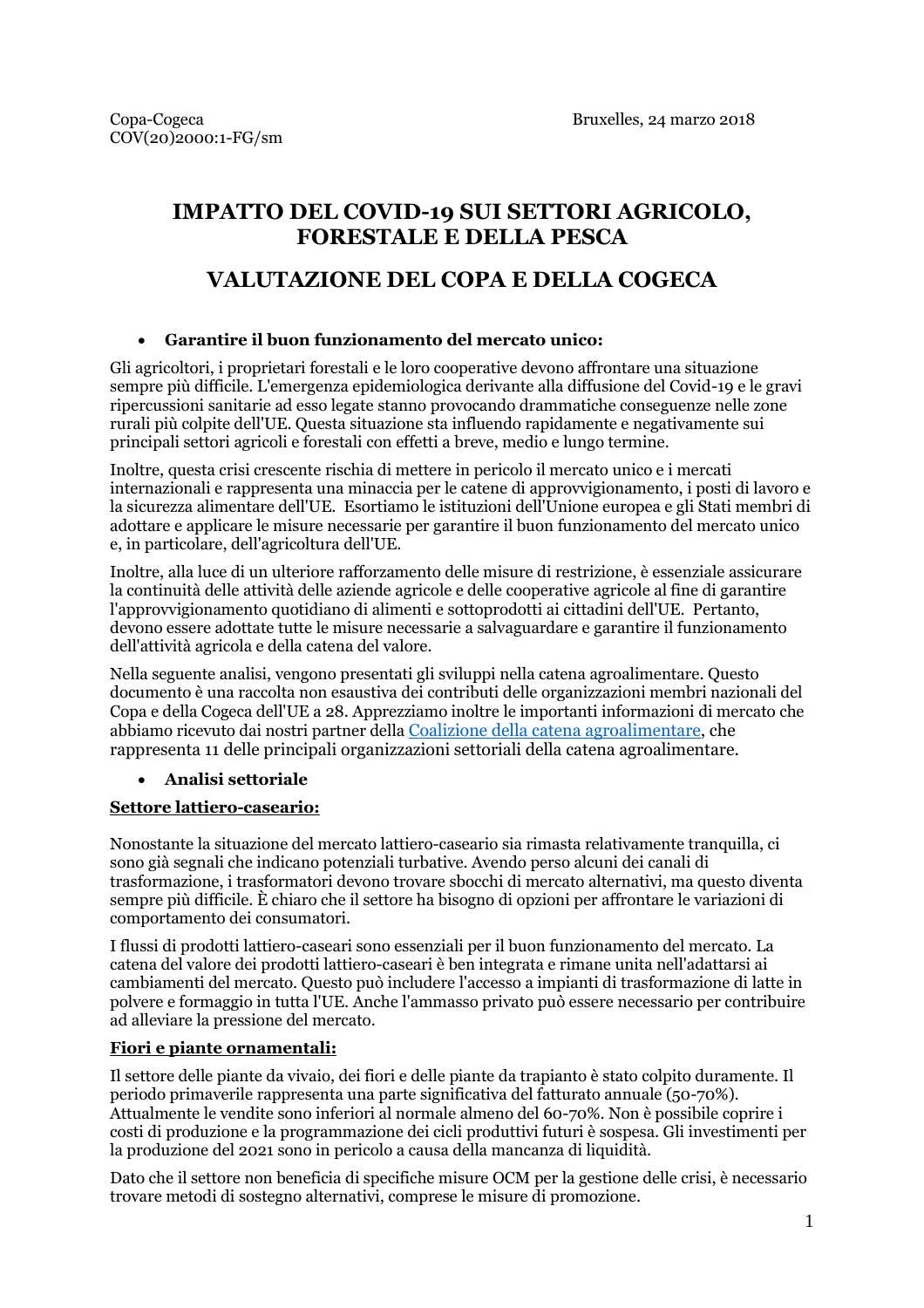# **Ortofrutticoli:**

Dopo il primo picco della domanda, il mercato si è indebolito e i prezzi stanno diminuendo. Le chiusure nel settore HoReCa (alberghiero, della ristorazione e del catering) hanno creato una situazione critica in questi servizi alimentari specializzati. In alcuni sottosettori, l'accesso alla manodopera stagionale è un fattore determinante per il processo decisionale. Le organizzazioni di produttori stanno considerando di rivedere i programmi operativi per permettere l'attivazione delle misure di gestione delle crisi.

#### **Vino e olio d'oliva:**

Oltre alla contrazione della domanda interna, le controversie commerciali in corso, la diminuzione delle esportazioni, le preoccupazioni relative all'accesso alla manodopera, il proseguimento della crisi del Covid-19 rischiano di creare un eccesso di vino e olio d'oliva poco prima della prossima campagna. Per il vino questo potrebbe causare un calo significativo del prezzo e/o una diminuzione dell'acquisto di uva durante la prossima campagna.

#### **Carni:**

Il consumo fuori casa è diminuito drasticamente, a causa della chiusura dei servizi alimentari, come hotel, ristoranti e catering. La domanda di prodotti trasformati per i supermercati è elevata. L'interesse si sta spostando su prodotti come la carne macinata e i quarti anteriori, anziché su tagli di maggiore valore o prodotti stagionali come l'agnello. Inoltre, in Spagna e in Portogallo, la domanda di suinetti è quasi scomparsa. Tutti questi cambiamenti avranno un impatto significativo sul rendimento economico del settore. La vendita al dettaglio e le macellerie hanno aumentato la loro quota di mercato. Le importazioni dell'UE di tagli di alto valore devono essere riviste, in particolare nel settore delle carni bovine. Le esportazioni di animali vivi sono in calo.

Il trasporto di animali vivi deve beneficiare di controlli rapidi alle frontiere, anche per rispettare le disposizioni in materia di benessere degli animali. Chiediamo di riautorizzare l'utilizzo di proteine animali trasformate per i non ruminanti, per ridurre i costi di produzione. Inoltre, sosteniamo pienamente tutte le azioni volte a limitare la diffusione della peste suina africana in alcune parti dell'UE.

Non possiamo permetterci di scendere a compromessi sulla salute degli animali, ecco perché è essenziale che tutti gli Stati membri attuino i nuovi orientamenti della Commissione (23 marzo 2020) e che considerino tutti i medicinali veterinari (ovvero vaccini, medicinali, genomica, diagnostica, sensori e strumenti necessari per l'allevamento) e il materiale riproduttivo "come beni essenziali" e i servizi connessi "come servizi essenziali" (veterinari, personale sanitario per gli animali).

#### **Cereali e semi oleosi:**

Sul mercato europeo, l'aumento della domanda dei consumatori di prodotti a base di grano, come farina, pane e pasta, sta influenzando l'industria di trasformazione, ad es. i mulini e la loro domanda di materie prime.

In Francia, gli operatori incontrano molte difficoltà a rifornire fabbriche e mulini, portando i trasformatori a cercare di ottenere forniture il più velocemente possibile. In effetti, a causa della carenza di manodopera, la logistica non è in grado di garantire un flusso di merci ottimale. In Polonia, almeno nove acquirenti non accettano cereali dagli agricoltori. Alcuni acquirenti hanno deciso di sospendere l'acquisto di cereali dagli agricoltori e di non fare effettuare analisi di laboratorio da entità esterne prima del 25 marzo 2020. In Francia e in Polonia, il mercato dei mangimi sta registrando un aumento della domanda di mangimi e quindi di materie prime per la produzione di mangimi. L'incremento della domanda di farina osservato non influisce sulla disponibilità di cereali per la produzione di mangimi. In Francia, alcuni agricoltori hanno difficoltà a ricevere le sementi di colture proteiche (lenticchie).

Nel settore risicolo, è stato registrato un aumento temporaneo della domanda accompagnato da un aumento generalizzato dei prezzi. Tuttavia, i prezzi rimangono bassi, a causa degli accordi preferenziali per le importazioni dell'UE, in particolare dal Myanmar.

È fondamentale che sia mantenuta la miscelazione di biocarburanti e combustibili fossili, per garantire l'offerta stabile di mangimi ricchi di proteine per il settore zootecnico.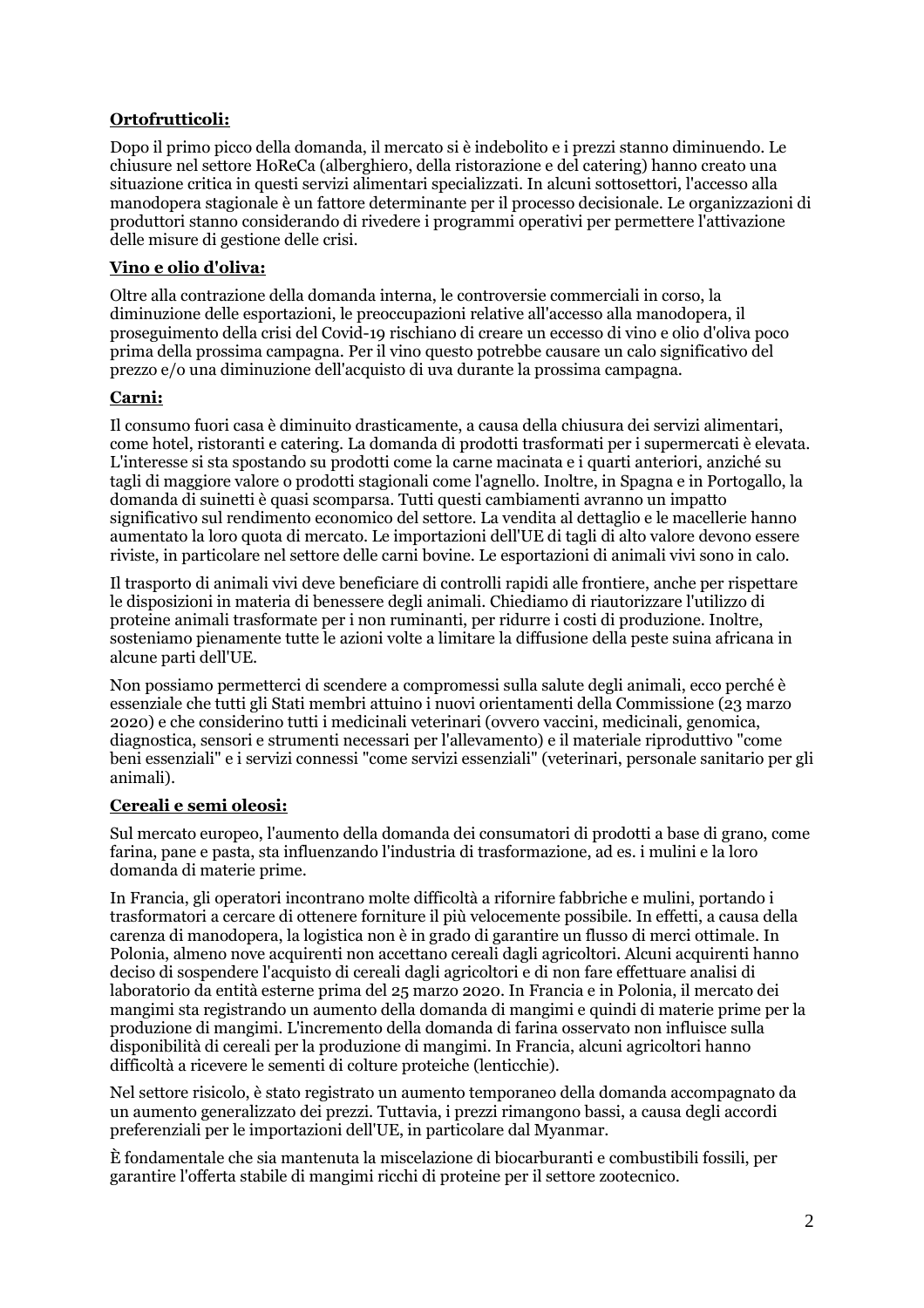# **Patate:**

Dopo la decisione dell'UE di vietare il chlorpropham, la pulizia delle strutture di stoccaggio delle patate rischia di essere ritardata a causa della sospensione delle esportazioni di patate congelate.

## **Zucchero:**

Dopo tre anni di crisi ininterrotta e dovendo affrontare le ulteriori difficoltà dovute al Covid-19, chiediamo l'adozione di tutte le misure eccezionali disponibili: reti di sicurezza, aiuti all'ammasso privato e clausole di salvaguardia all'importazione. Questo per evitare ulteriori devastanti fallimenti del mercato.

#### **Acquacoltura e pesca:**

I mercati dell'acquacoltura si trovano in una recessione drammatica con difficoltà a ricevere forniture e a distribuire i prodotti finali. Le aziende di allevamento ittico hanno poca possibilità di ridurre i costi operativi, in particolare le spese legate alla costosa fornitura di mangimi.

Il settore della pesca ha subito un grave calo della domanda di pesce in tutto il mondo. I prezzi di molte specie sono diminuiti drasticamente, portando al rischio di fallimenti.

Proponiamo la modifica del regolamento (UE) n. 508/2014 relativo al FEAMP (Fondo europeo per gli affari marittimi e la pesca). In particolare, l'attuale procedura di rimborso dovrebbe essere sostituita dal prefinanziamento. Inoltre, chiediamo che siano semplificate le procedure amministrative relative all'attuazione degli investimenti nella produzione. In aggiunta, le autorità competenti degli Stati membri dovrebbero potere gestire più rapidamente le richieste in sospeso nel quadro del FEAMP. Ciò migliorerebbe la liquidità del settore. Inoltre, dovrebbe essere fornito sostegno alle aziende del settore della pesca che sono costrette a cessare le loro attività.

# **Silvicoltura:**

Nel 2018 il settore silvicolo europeo ha sofferto di una grave siccità, diverse regioni sono state colpite da forti tempeste a cui sono seguite invasioni di organismi nocivi. La scolitide, in particolare, sta creando danni economici considerevoli nelle foreste di conifere, per esempio in Austria, Germania, Francia, Repubblica Ceca e Svezia. Inoltre, a causa dell'inverno mite e secco, quest'anno la scolitide è entrata in attività molto prima.

Le difficoltà economiche, le restrizioni commerciali e gli stock elevati hanno già portato alla cancellazione di ordini. Il Covid-19 potrebbe avere ulteriori gravi effetti sul settore silvicolo. Ha portato a una situazione di carenza di manodopera e a un calo della domanda da parte del settore della trasformazione, che fatica a mantenere la sua attività.

#### **Materie prime per mangimi:**

Il settore dei mangimi incontra sempre maggiori difficoltà nel reperire container e imbarcazioni. Questo è vero anche per gli ingredienti da mangime come i micronutrienti, che vengono prodotti in Cina. Molto probabilmente dovremo far fronte alla penuria di questi prodotti essenziali per l'alimentazione e la salute animale.

A buon ragione, gli autotrasportatori si preoccupano per la propria salute. Gli autisti che trasportano alimenti e materie prime per mangimi necessitano di dispositivi di protezione e misure che forniscano loro la documentazione necessaria, al fine di evitare i controlli alle frontiere e che la polizia locale possa vietare il trasporto delle merci verso la loro destinazione. Ai valichi di frontiera europei, gli autotrasportatori rischiano di essere messi in quarantena o di rimanere bloccati in lunghe code che portano spesso al superamento del limite massimo di ore di guida. I mangimi e gli ingredienti per mangimi devono poter beneficiare di procedure accelerate di attraversamento delle frontiere.

# **Mercati internazionali:**

Il Covid-19 rappresenta una contingenza disastrosa che si aggiunge alle difficoltà già presenti in materia di commercio internazionale. L'agricoltura europea è già ostacolata da una serie di controversie commerciali (ad es. il caso Airbus all'OMC, i dazi sulle olive, l'embargo russo), dal rischio di malattie animali e vegetali (peste suina africana, xylella, scolitidi) e dall'incertezza causata dalla Brexit, per citare solo alcuni elementi. Altre palesi restrizioni sono causate da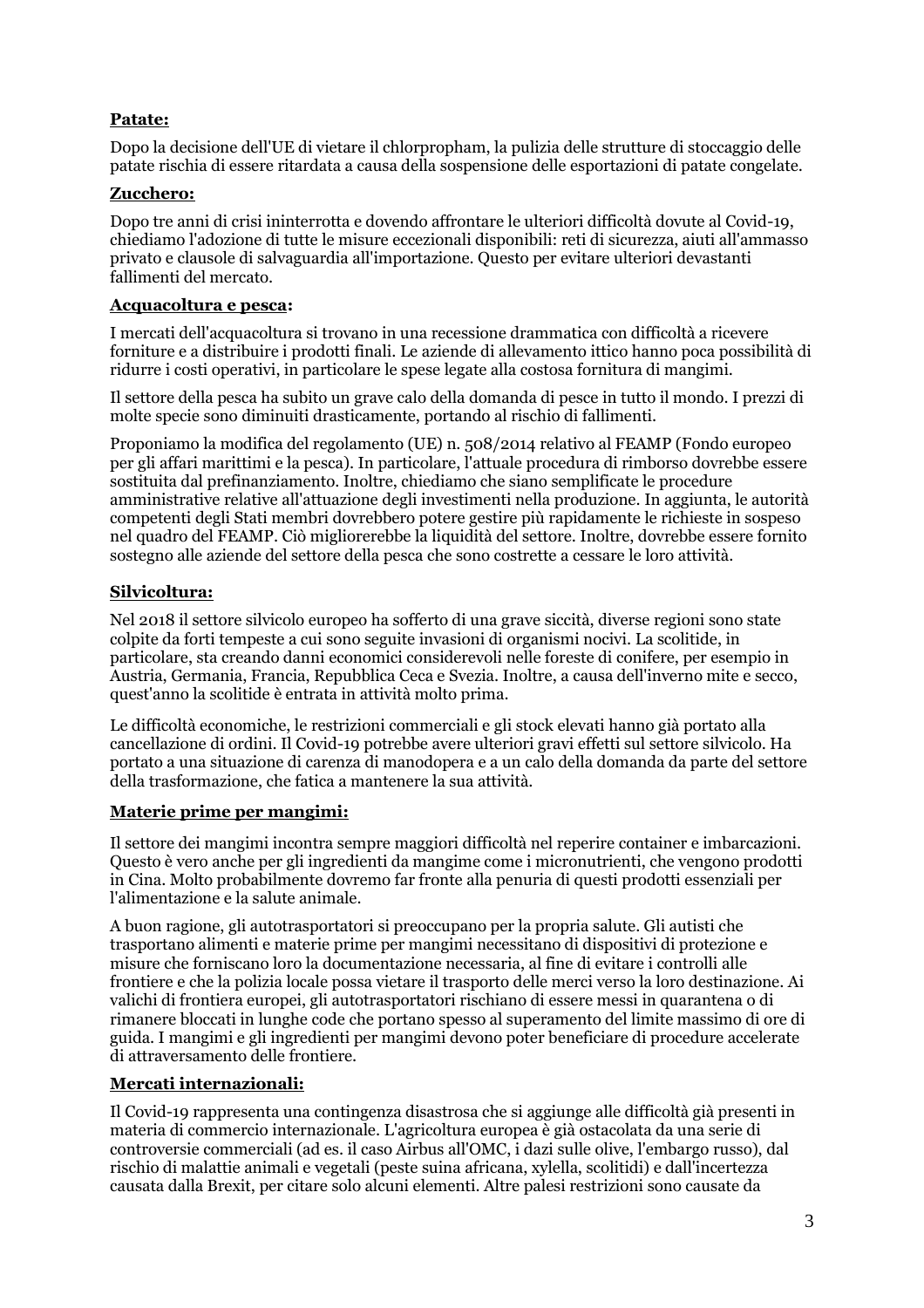strozzature nelle procedure amministrative, lacune di carattere logistico e azioni di carattere politico a danno delle merci straniere, sia a livello europeo che internazionale. Tenendo conto di tutte le preoccupazioni per la salute pubblica e di tutti i dati scientifici a nostra disposizione, l'UE deve mantenere il flusso commerciale, sia internamente che esternamente, monitorando gli sviluppi in ciascun settore di produzione agricola europeo.

## **Accesso alla manodopera:**

Il settore agricolo e silvicolo ha dovuto affrontare alcune grosse sfide quanto all'impiego del personale. Prevediamo che la situazione si protragga nelle settimane a venire. Molto probabilmente, la mancanza di manodopera sarà dovuta alle restrizioni imposte ai movimenti delle persone, alla chiusura delle frontiere e alle conseguenze indirette derivanti dalle misure prese a livello nazionale in maniera unilaterale.

Gli agricoltori europei dipendono sempre più dai lavoratori stagionali, che forniscono una valida assistenza durante i picchi di lavoro legati a semina, potatura, raccolta o altre attività agricole. L'impiego di lavoratori stagionali è basato su una pianificazione della gestione a lungo termine e si svolge nel rispetto delle disposizioni degli Stati membri per il mercato del lavoro. Recenti restrizioni imposte ai movimenti di manodopera qualificata fra Stati membri dell'UE hanno già avuto un pesante impatto sulla pianificazione stagionale. Le conseguenze si faranno sentire durante tutto l'anno in corso e oltre. Chiediamo venga mantenuta la libertà di movimento dei lavoratori stagionali fra le regioni e gli Stati membri, nel rispetto delle disposizioni necessarie in materia di salute pubblica.

Inoltre, la manodopera specializzata è essenziale al corretto funzionamento dell'industria della trasformazione alimentare, come nel caso delle cooperative e delle industrie dei fattori di produzione. In diversi Stati membri l'impiego della filiera agroalimentare subisce già l'impatto delle preoccupazioni legate alla salute, ai problemi riscontrati circa la cura dei bambini o alla quarantena dei lavoratori a causa di una possibile contaminazione da Covid-19. Sebbene salute e sicurezza siano prioritarie in questo momento, l'obiettivo principale del nostro settore è mantenere raccolta, trasformazione, vendita e commercializzazione ai livelli più normali possibili, considerate le circostanze eccezionali. Le cooperative agricole e gli agricoltori dell'UE possono offrire opportunità di impiego a coloro che hanno perso il proprio lavoro temporaneamente.

Le restrizioni nazionali non devono applicarsi ai pendolari transfrontalieri e ai camionisti che ricoprono un ruolo importante nella catena di approvvigionamento alimentare. Insieme al Geopa-Copa (l'organizzazione dei datori di lavoro agricoli dell'UE) esortiamo le istituzioni europee e gli Stati membri a monitorare l'impiego e ad attuare la legislazione pertinente in maniera flessibile e coordinata, al fine di evitare ulteriori perturbazioni nella catena agroalimentare.

# **Iniziativa di investimento in risposta al coronavirus:**

Esortiamo le istituzioni europee e gli Stati membri ad agire con coerenza e coesione nell'offrire sostegno al settore agricolo. La sicurezza e la sufficienza alimentare sono di assoluta importanza per l'UE. In tal senso, il ruolo primordiale dell'agricoltura deve essere riconosciuto e protetto. Per questo motivo, bisogna garantire l'ammissibilità del settore all'Iniziativa di investimento in risposta al coronavirus, fornendo nuove fonti di finanziamento in queste circostanze chiaramente eccezionali.

#### **Politica agricola comune:**

Il Copa e la Cogeca accolgono con favore la decisione presa dalla Commissione di permettere agli Stati membri di estendere fino al 15 giugno il periodo di presentazione delle domande di aiuto per i pagamenti diretti e le altre misure basate sulle superfici o sul capitale zootecnico.

Tuttavia, riteniamo che questa flessibilità dovrebbe anche essere estesa alle misure di sviluppo rurale e in particolare, aumentando il limite massimo di anticipo dei pagamenti. Facciamo appello affinché si adotti un approccio più indulgente per quanto riguarda le scadenze per l'attuazione e l'esecuzione di altre misure (come quelle legate agli investimenti in azienda e agli obiettivi fissati nei piani aziendali) e, nel caso in cui non si possa garantire la finalizzazione delle misure per cause di forza maggiore, si considerino ammissibili le spese eseguite. Per evitare il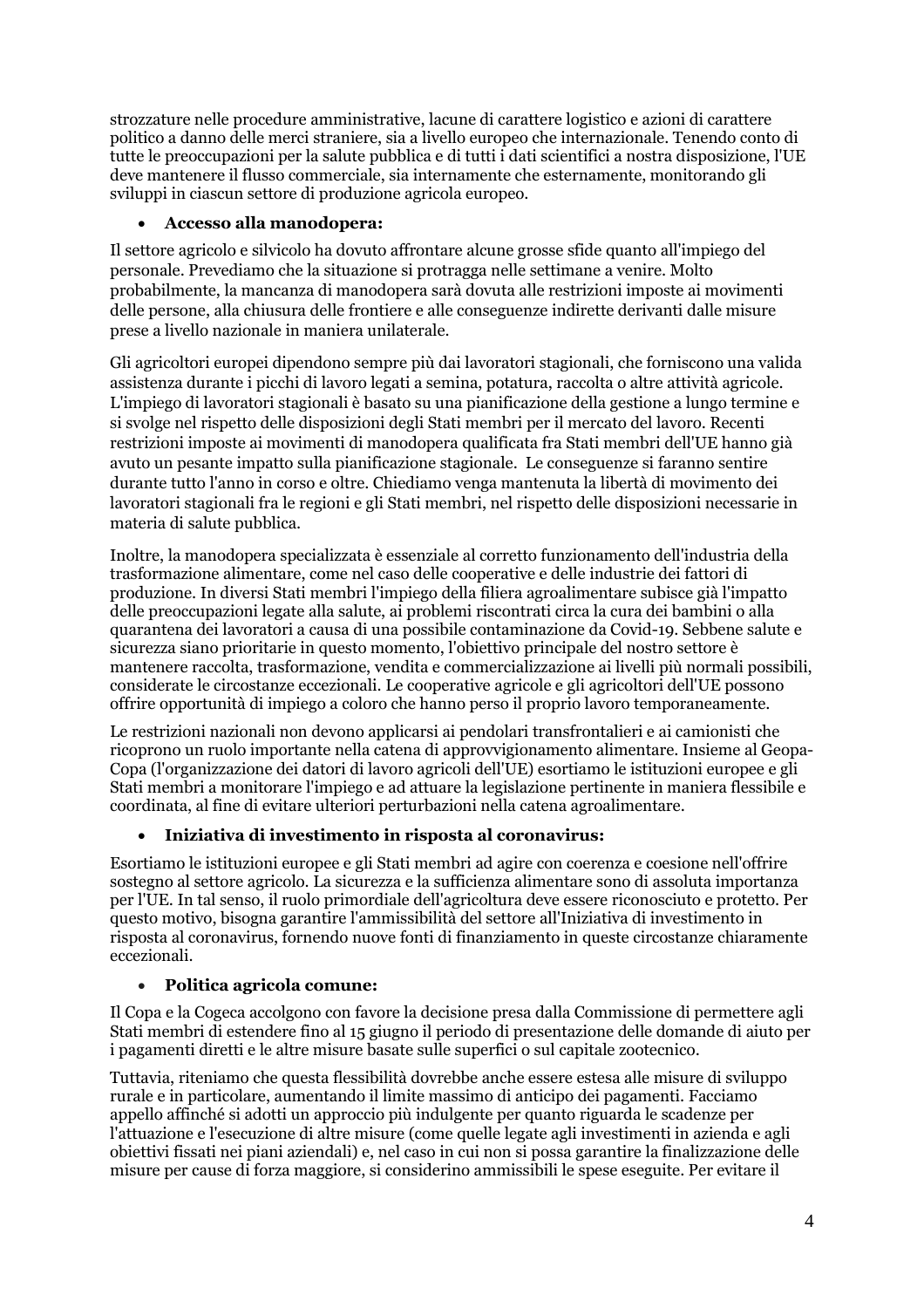rischio di un calo della produttività si dovrà considerare la semplificazione delle procedure e la concessione di deroghe per alcuni obblighi.

La Commissione dovrebbe inoltre facilitare eventuali cambiamenti che gli Stati membri potranno volere apportare ai piani di sviluppo rurale nazionali e regionali per far fronte alla pandemia. Tuttavia, questa flessibilità nella gestione delle misure e l'uso di procedure semplificate non dovrebbe pregiudicare il pagamento tempestivo del sostegno agli agricoltori, in una situazione in cui il loro flusso di cassa sarà notevolmente ridotto.

È inoltre importante alleggerire i controlli e ridurre i controlli in loco (OTSC), privilegiando metodi alternativi di controllo. Bisogna tenere conto delle circostanze eccezionali che ci troviamo ad affrontare. Non dovrebbero essere applicate sanzioni in caso di inadempienza per cause di forza maggiore legate alla pandemia in corso. Per i pagamenti basati sulla superficie e le altre misure comprese nei piani di sviluppo rurale, non dovrebbe essere richiesto alcun rimborso dell'aiuto in caso fosse impossibile adempiere agli impegni giuridici.

A breve termine, è necessario prendere una decisione sul regolamento transitorio per assicurare agli agricoltori una transizione stabile e agevole della PAC da un anno all'altro. A questo proposito, la durata della transizione sarà di cruciale importanza, crediamo che l'anno di transizione proposto dalla Commissione non sia sufficiente. Per consentire un passaggio agevole al nuovo modello di attuazione, il periodo di transizione non dovrebbe superare i due anni.

A medio termine, è fondamentale riflettere sul ruolo della PAC nelle politiche europee. A tal fine, sia la società che i decisori politici devono comprendere il ruolo fondamentale del settore agricolo nel fornire ai consumatori alimenti sicuri, nutrienti, a prezzi accessibili e in quantità sufficienti. Pertanto devono assegnare a queste politiche il sostegno pubblico necessario.

#### **Quadro finanziario pluriennale:**

Abbiamo bisogno di una decisione sul QFP, ma non una decisione qualsiasi. Deve essere riconosciuto il valore aggiunto del lavorare insieme nell'Unione europea per il beneficio di tutti. Deve essere attribuita la giusta importanza al settore agricolo in quanto primo produttore di derrate alimentari e devono essere stanziate risorse adeguate alla PAC. Per queste ragioni chiediamo di mantenere la spesa agricola al livello attuale nel QFP 2021-2027.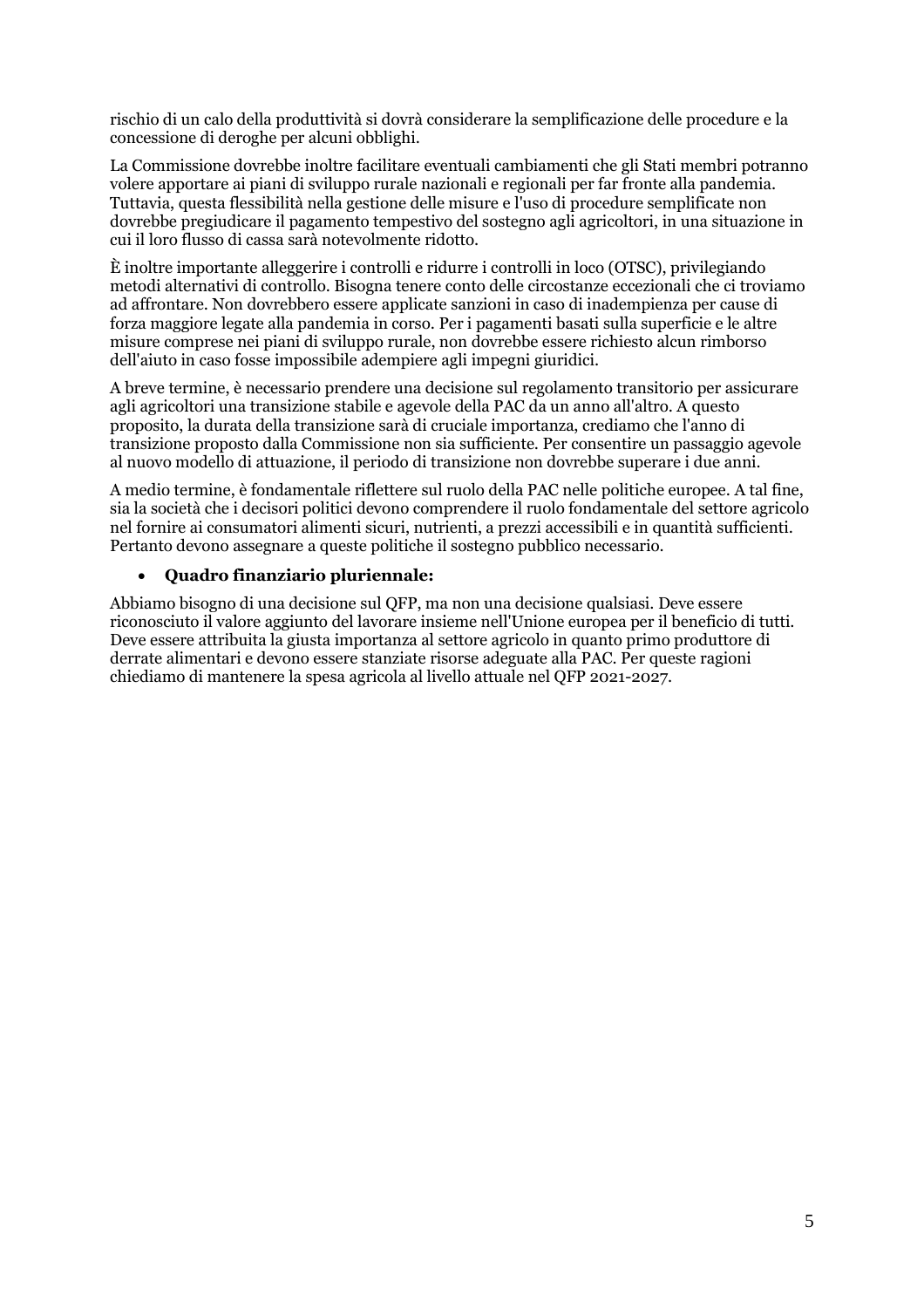# **WPŁYW COVID-19 NA SEKTOR ROLNY, LEŚNY I RYBOŁÓWSTWA**

# **OCENA COPA I COGECA**

#### **Zapewnienie sprawnego funkcjonowania jednolitego rynku:**

Europejscy rolnicy, właściciele lasów i ich spółdzielnie mierzą się z coraz trudniejszą sytuacją. Kryzys epidemiologiczny wynikający z rozprzestrzeniania się Covid-19, wraz z poważnymi konsekwencjami dla zdrowia, wywiera obecnie dramatyczne skutki na najbardziej dotkniętych obszarach wiejskich UE. Ta walka na wielu frontach równocześnie bardzo szybko negatywnie odbiła się na głównych sektorach rolnictwa i leśnictwa zarówno w odniesieniu do następstw natychmiastowych jak i w perspektywie średnio- i długoterminowej.

Ponadto narastający kryzys może zachwiać zarówno rynkiem jednolitym jak i rynkami międzynarodowymi, stanowiąc zagrożenie dla łańcuchów dostaw, miejsc pracy i koniec końców bezpieczeństwa żywnościowego. Wzywamy instytucje Unii Europejskiej i państwa członkowskie do podjęcia niezbędnych środków i wdrożenia ich w celu zapewnienia prawidłowego funkcjonowania jednolitego rynku, a w szczególności unijnego sektora rolnego.

Ponadto należy utrzymać ciągłość działalności gospodarstw rolnych i spółdzielni rolniczych, aby zagwarantować codzienne dostawy żywności i współproduktów dla obywateli UE w świetle dalszego zaostrzania ograniczeń. W związku z tym należy wprowadzić wszelkie środki, dzięki którym można będzie chronić działalność rolniczą i jej łańcuch wartości oraz zagwarantować jej utrzymanie.

W poniższej analizie uwzględniono rozwój sytuacji w całym łańcuchu rolno-spożywczym. Niniejszy dokument jest niewyczerpującym zestawieniem informacji uzyskanych od krajowych organizacji członkowskich Copa i Cogeca z UE-28. Doceniamy również ważne informacje rynkowe, które otrzymaliśmy od naszych partnerów w ramach Koalicji na rzecz Łańcucha Rolno-Spożywczego ([Agri-Food Chain Coalition\)](https://agrifoodchaincoalition.eu/), która reprezentuje 11 wiodących stowarzyszeń branżowych z całego łańcucha rolno-spożywczego.

#### **Analiza sektorowa:**

#### **Produkty mleczne:**

Mimo że na rynku mleczarskim panuje względny spokój, pojawiają się już pewne sygnały świadczące o potencjalnych zakłóceniach. Po utracie niektórych możliwości przetwarzania, przetwórcy muszą znaleźć alternatywne rynki zbytu, co jest coraz trudniejsze. Oczywiste jest, że sektor musi móc wybierać spośród licznych opcji, aby poradzić sobie ze zmieniającymi się zachowaniami konsumentów.

Przepływ produktów mlecznych ma kluczowe znaczenie dla prawidłowego funkcjonowania rynku. Łańcuch wartości produktów mlecznych jest dobrze zintegrowany i wspólnie dostosowuje się do wyzwań rynkowych. Obejmuje to m.in. dostęp do urządzeń do przetwarzania mleka w proszku i sera w całej UE. Prywatne przechowywanie może również okazać się potrzebne, aby pomóc w złagodzeniu części presji rynkowej.

#### **Kwiaty i rośliny ozdobne:**

Sektor materiału szkółkarskiego, roślin kwiatowych i rabatowych został mocno dotknięty. Okres wiosenny jest odpowiedzialny za znaczną część rocznego obrotu (50-70%). Obecny poziom sprzedaży jest niższy od normalnego o co najmniej 60-70%. Nie ma możliwości pokrycia kosztów produkcji, a planowanie przyszłych cykli produkcyjnych zostało wstrzymane. Inwestycje w produkcję w 2021 r. są zagrożone z powodu braku płynności finansowej.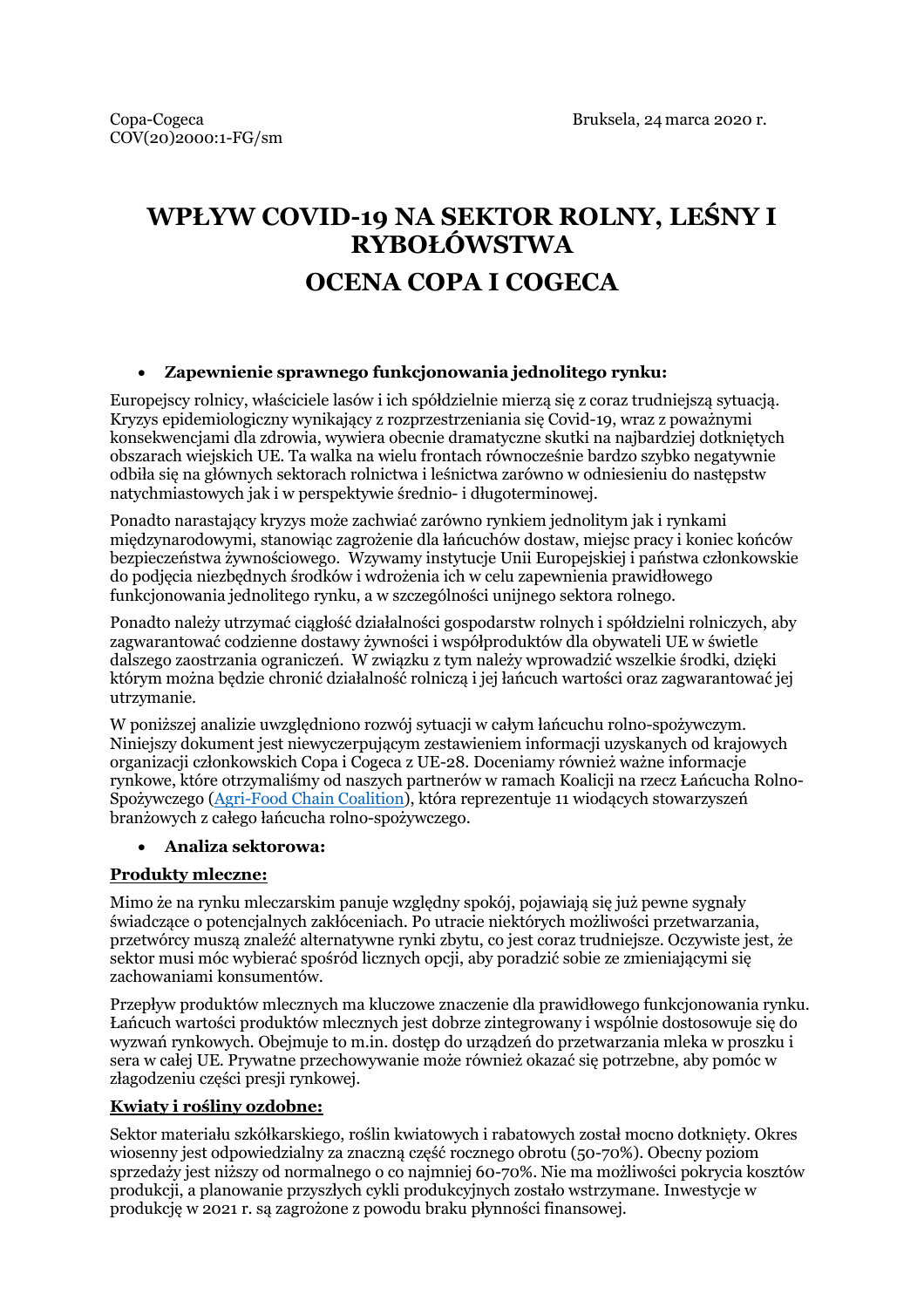Biorąc pod uwagę, że sektor ten nie dysponuje specjalnymi środkami WOR w zakresie zarządzania kryzysowego, powinniśmy wypracować kilka alternatywnych sposobów wsparcia, w tym środki promocyjne.

## **Warzywa i owoce:**

Po krótkotrwałym wystąpieniu szczytowego popytu rynek osłabł, a ceny spadają. Zamknięcie wielu lokali w sektorze hotelarsko-restauracyjnym zrodziło krytyczną sytuację w tych wyspecjalizowanych usługach gastronomicznych. W niektórych podsektorach dostępność pracowników sezonowych kieruje podejmowaniem decyzji. Organizacje producentów rozważają wprowadzenie zmian w programach operacyjnych, by uruchomić środki zarządzania kryzysem.

#### **Wino i oliwa z oliwek:**

Oprócz spadku konsumpcji w UE, trwających sporów handlowych, spowolnienia eksportu i obaw o dostęp do siły roboczej, utrzymanie się kryzysu Covid-19 grozi pojawieniem się nadmiaru wina i oliwy z oliwek na rynku tuż przed kolejnymi zbiorami. W przypadku wina może to oznaczać znaczny spadek cen i/lub ograniczenie skupu winogron.

#### **Sektor mięsa:**

Konsumpcja poza domem drastycznie spadła ze względu na zamknięcie lokali świadczących usługi gastronomiczne, takich jak hotele, restauracje i catering. Zapotrzebowanie na produkty przetworzone ze strony supermarketów jest wysokie. Rośnie popyt na produkty takie jak mięso mielone i ćwierci przednie, a maleje na kawałki o wyższej wartości i produkty sezonowe jak jagnięcina. Ponadto w Hiszpanii i Portugalii zapotrzebowanie na prosięta praktycznie zanikło. Wszystkie te zmiany wpłyną na pewno na zyski sektora. Zwiększył się udział w rynku sklepów mięsnych i handlu detalicznego. Należy dokonać przeglądu przywozu do UE kawałków mięsa o wysokiej wartości, w szczególności wołowiny. Spada eksport żywca**.**

Transport żywych zwierząt musi mieć możliwość przechodzenia przyśpieszonych kontroli granicznych, również ze względu na wymogi dotyczące dobrostanu zwierząt. Wzywamy do ponownego wprowadzenia przetworzonego białka zwierzęcego dla zwierząt innych niż przeżuwacze, aby obniżyć koszty produkcji. Ponadto, w pełni popieramy wszelkie działania mające na celu ograniczenie rozprzestrzeniania się afrykańskiego pomoru świń w niektórych częściach UE.

Nie możemy sobie pozwolić na kompromisy w zakresie zdrowia zwierząt, dlatego też niezbędne jest, aby wszystkie państwa członkowskie wdrożyły nowe wytyczne Komisji (23 marca 2020 r.) i uznały wszystkie leki weterynaryjne (tj. szczepionki, leki, genomikę, diagnostykę, czujniki i inne narzędzia wymagane do produkcji zwierzęcej) oraz materiał hodowlany "za dobra podstawowe" i związane z nimi usługi "za usługi podstawowe" (weterynarze, personel służby zdrowia zwierząt).

#### **Zboża i rośliny oleiste:**

Na rynku europejskim wzrost popytu ze strony konsumentów na produkty pszenne, takie jak mąka, chleb i makaron wpływa na przemysł przetwórczy, np. młyny, oraz na ich zapotrzebowanie na surowce.

We Francji podmioty gospodarcze napotykają na wiele trudności w zaopatrywaniu fabryk lub młynów, co prowadzi do tego, że przetwórcy starają się jak najszybciej się zaopatrzyć. W istocie, biorąc pod uwagę niedobory siły roboczej, logistyka nie pozwala na zapewnienie optymalnego przepływu towarów. W Polsce co najmniej dziewięciu nabywców nie skupuje zbóż od rolników. Niektórzy nabywcy postanowili zawiesić skup zbóż od rolników i nie przeprowadzać analiz laboratoryjnych przez podmioty zewnętrzne do 25 marca 2020 r. We Francji i w Polsce występuje obecnie zwiększone zapotrzebowanie na pasze, a tym samym na surowce do ich produkcji. Jednak obserwowany wzrost popytu na śrutę nie wpływa na dostępność zbóż do produkcji pasz. We Francji niektórzy rolnicy mają problemy ze zdobyciem nasion roślin wysokobiałkowych (soczewica).

W sektorze ryżu występuje chwilowy wzrost popytu, któremu towarzyszy ogólny wzrost cen. Niemniej jednak ceny utrzymują się na niskim poziomie ze względu na preferencyjne umowy importowe, które UE zawarła w szczególności z Mjanmą.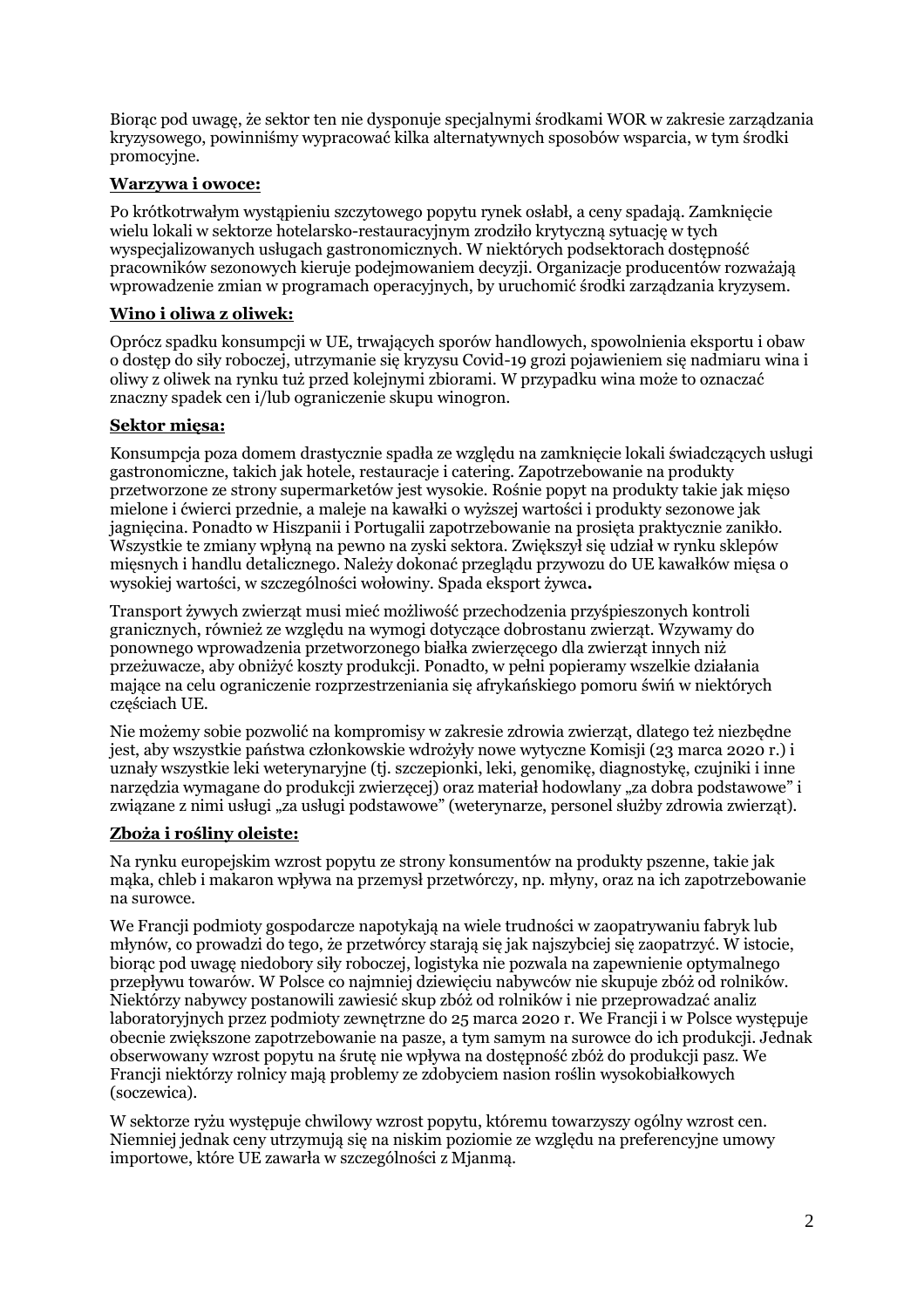Utrzymanie domieszki biopaliw w paliwach kopalnych ma kluczowe znaczenie, gdyż zapewnia stałe dostawy wysokobiałkowej paszy.

# **Ziemniaki:**

Czyszczenie magazynów ziemniaków po decyzji UE w sprawie zakazu stosowania chloroprofamu może się opóźnić ze względu na wstrzymanie wywozu ziemniaków mrożonych.

# **Cukier:**

Po trzech latach ciągłego kryzysu i w obliczu dalszych skutków Covid-19 wzywamy do wykorzystania wszystkich dostępnych środków nadzwyczajnych, takich jak sieci bezpieczeństwa, dopłaty do prywatnego przechowywania i zabezpieczenia importu. Ma to na celu zapobieżenie dalszym niszczącym nieprawidłowościom w funkcjonowaniu rynku.

# **Akwakultura i rybołówstwo:**

Rynki akwakultury przeżywają dramatyczne pogorszenie koniunktury i mają trudności z przyjmowaniem dostaw oraz dystrybucją produktów końcowych. Hodowle ryb mają ograniczone możliwości zmniejszenia kosztów operacyjnych, w szczególności kosztownych dostaw paszy.

Sektor rybołówstwa stanął w obliczu poważnego spadku popytu na owoce morza na całym świecie. Już niskie ceny pewnych gatunków dramatycznie spadły, przez co nad niektórymi podmiotami zawisło widmo bankructwa.

Proponujemy wprowadzenie poprawek do rozporządzenia (UE) 508/2014 w sprawie Europejskiego Funduszu Morskiego i Rybackiego (EFMR). W szczególności, obecna procedura zwrotu kosztów powinna zostać zastąpiona przez płatności zaliczkowe. Proponujemy również uproszczenie procedur administracyjnych związanych z realizacją inwestycji w produkcję. Ponadto właściwe organy państw członkowskich powinny być w stanie szybciej analizować oczekujące na rozpatrzenie wnioski w ramach EFMR. Wpłynęłoby to na poprawę płynności finansowej w sektorze. Co więcej należy udzielić wsparcia tym przedsiębiorstwom rybackim, które są zmuszone do wstrzymania działalności.

# **Leśnictwo:**

Sektor leśny UE nadal cierpi z powodu poważnej suszy, która wystąpiła latem 2018 r., gwałtownych burz i wynikającej z nich inwazji szkodników w wielu regionach. W szczególności kornik drukarz powoduje znaczne szkody gospodarcze w lasach iglastych, na przykład w Austrii, Niemczech, Francji, Czechach i Szwecji. Ponadto, z powodu łagodnej i suchej zimy kornik drukarz pojawił się w tym roku znacznie wcześniej niż zazwyczaj.

Zamówienia już są anulowane ze względu na ogólne trudności ekonomiczne, wysoki poziom zapasów, ograniczenia w handlu i brak wystarczającej ilości kontenerów. Covid-19 może być źródłem dalszych poważnych konsekwencji dla sektora. Doprowadził do niedoboru siły roboczej i spadku popytu ze strony przemysłu przetwórczego ze względu na jego ograniczoną zdolność do kontynuowania własnej działalności.

# **Materiały paszowe:**

Działalność w sektorze paszy jest utrudniona ze względu na coraz większe problemy ze znalezieniem kontenerów wywozowych i statków. Co ważne, dotyczy to również składników paszy, takich jak mikroelementy, które są produkowane w Chinach. Najprawdopodobniej będziemy mieli do czynienia z niedoborem tych podstawowych dla żywienia i zdrowia zwierząt produktów.

Obawy kierowców ciężarówek dotyczące zdrowia są uzasadnione. Kierowcy transportujący żywność i surowce paszowe potrzebują sprzętu ochronnego, a także środków pozwalających na dostarczenie im odpowiedniej dokumentacji umożliwiającej im uniknięcie kontroli granicznej i kontroli przeprowadzanych przez lokalną policję, tak by towary mogły dotrzeć na miejsce przeznaczenia. Na przejściach granicznych UE kierowcy ryzykują kwarantannę i stanie w długich kolejkach, co może łatwo doprowadzić do przekroczenia maksymalnego czasu prowadzenia pojazdu. Pasze i surowce paszowe muszą mieć możliwość skorzystania z procedury przyśpieszonej na przejściach granicznych.

# **Międzynarodowe rynki:**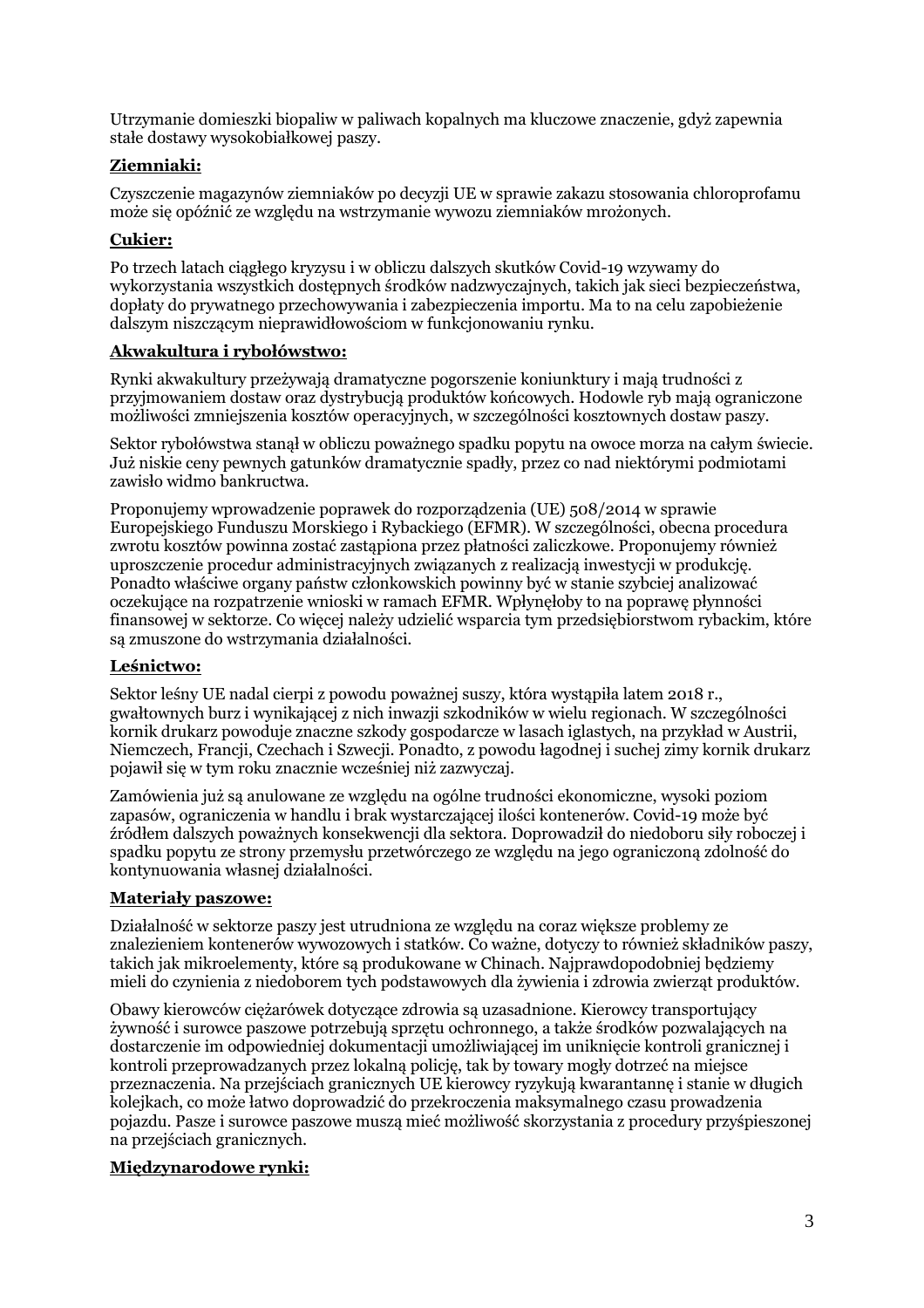Covid-19 stał się druzgocącym dodatkiem do aktualnych trudności w handlu międzynarodowym. Liczne spory handlowe (np. sprawa Airbusa w WTO, cła nałożone na oliwki, rosyjskie embargo), zagrożenie ze strony chorób roślin i zwierząt (afrykański pomór świń, Xylella, kornik drukarz) i brak pewności co do brexitu już teraz hamują działalność rolniczą. Na pewno pojawią się dalsze ograniczenia ze względu na wąskie gardła w procedurach administracyjnych, niedociągnięcia logistyczne i działania umotywowane politycznie skierowane przeciw towarom pochodzącym zza granicy, zarówno w UE jak i na arenie międzynarodowej. Biorąc pod uwagę wszystkie oparte na dowodach naukowych obawy związane ze zdrowiem publicznym, UE musi utrzymać przepływy handlowe, zarówno wewnętrzne, jak i zewnętrzne, monitorując jednocześnie zmiany w każdym z sektorów produkcji rolnej w UE.

# **Dostęp do siły roboczej:**

Sektor rolny i leśny napotyka na pewne poważne wyzwania związane z zatrudnieniem. Spodziewany się, że sytuacja ta utrzyma się przez kilka tygodni. Najprawdopodobniej wystąpią niedobory siły roboczej z powodu ograniczeń w przepływie osób, zamykania granic państwowych i w wyniku pośrednich konsekwencji nieskoordynowanych działań krajowych.

Rolnicy w UE są w coraz większym stopniu uzależnieni od pracowników sezonowych, którzy zapewniają cenną pomoc w szczytowych okresach sadzenia, przycinania, zbiorów lub innych prac związanych z rolnictwem. Zatrudnianie pracowników sezonowych opiera się na długoterminowych planach w zakresie zarządzania i jest zgodne z przepisami wszystkich państw członkowskich dotyczącymi rynku pracy. Niedawne ograniczenia w wewnątrzunijnym przepływie pracowników wykwalifikowanych już poważnie wpłynęły na plany sezonowe. Konsekwencje tych działań będą odczuwalne przez cały rok, a nawet dłużej. Wzywamy do utrzymania przepływu pracowników sezonowych między regionami i państwami członkowskimi przy jednoczesnym poszanowaniu niezbędnych wymogów w zakresie zdrowia publicznego.

Ponadto wykwalifikowani pracownicy mają kluczowe znaczenie dla dobrze funkcjonującego przemysłu przetwórstwa spożywczego, np. spółdzielni i przemysłu środków produkcji. W wielu państwach członkowskich siła robocza w sektorze rolno-spożywczym już zmaga się z obawami dotyczącymi zdrowia, trudnościami z opieką nad dziećmi i kwarantanną pracowników potencjalnie zakażonych Covid-19. Mimo że naszym priorytetem jest zdrowie i bezpieczeństwo, w tych nadzwyczajnych okolicznościach dążymy do utrzymania skupu, przetwórstwa, sprzedaży i marketingu w formie jak najbardziej zbliżonej do normy. Unijne spółdzielnie rolnicze i rolnicy mogą dać możliwości zatrudnienia osobom, które tymczasowo straciły pracę.

Żadne ograniczenia krajowe nie mogą mieć zastosowania do osób dojeżdżających do pracy za granicą i kierowców ciężarówek, którzy odgrywają ważną rolę w łańcuchu dostaw produktów rolno-spożywczych. Wspólnie z Geopa-Copa (Europejska Organizacja Pracodawców Rolnych) wzywamy instytucje UE i państwa członkowskie do monitorowania zatrudnienia i elastycznego egzekwowania odpowiednich przepisów, w sposób skoordynowany, aby uniknąć dalszych zakłóceń w łańcuchu rolno-spożywczym.

# **Inicjatywa inwestycyjna w odpowiedzi na koronawirusa**

Wzywamy instytucje UE i państwa członkowskie do podjęcia spójnych i konsekwentnych działań na rzecz wsparcia sektora rolnego. Bezpieczeństwo żywności i żywnościowe mają niepodważalne znaczenie dla UE. W tym kontekście należy docenić i zabezpieczyć zasadniczą rolę, jaką odgrywa rolnictwo. Dlatego też trzeba zagwarantować, że sektor będzie kwalifikować się do działań w ramach "Inicjatywy inwestycyjnej w odpowiedzi na koronawirusa", która będzie źródłem nowych, dodatkowych funduszy w tych wyjątkowych okolicznościach.

#### **Wspólna Polityka Rolna:**

Copa i Cogeca z zadowoleniem przyjęły decyzję Komisji umożliwiającą państwom członkowskim przedłużenie okresu składania wniosków o pomoc w zakresie płatności bezpośrednich i innych płatności obszarowych oraz innych środków dotyczących hodowli zwierząt o miesiąc, czyli do 15 czerwca.

Uważamy jednak, że ta elastyczność powinna być również rozszerzona na środki rozwoju obszarów wiejskich, a w szczególności na zwiększenie maksymalnej kwoty zaliczek. Wzywamy do łagodniejszego podejścia do terminów wdrażania i realizacji innych środków (takich jak te związane z inwestycjami w gospodarstwach rolnych i celami określonymi w ich biznesplanach) i